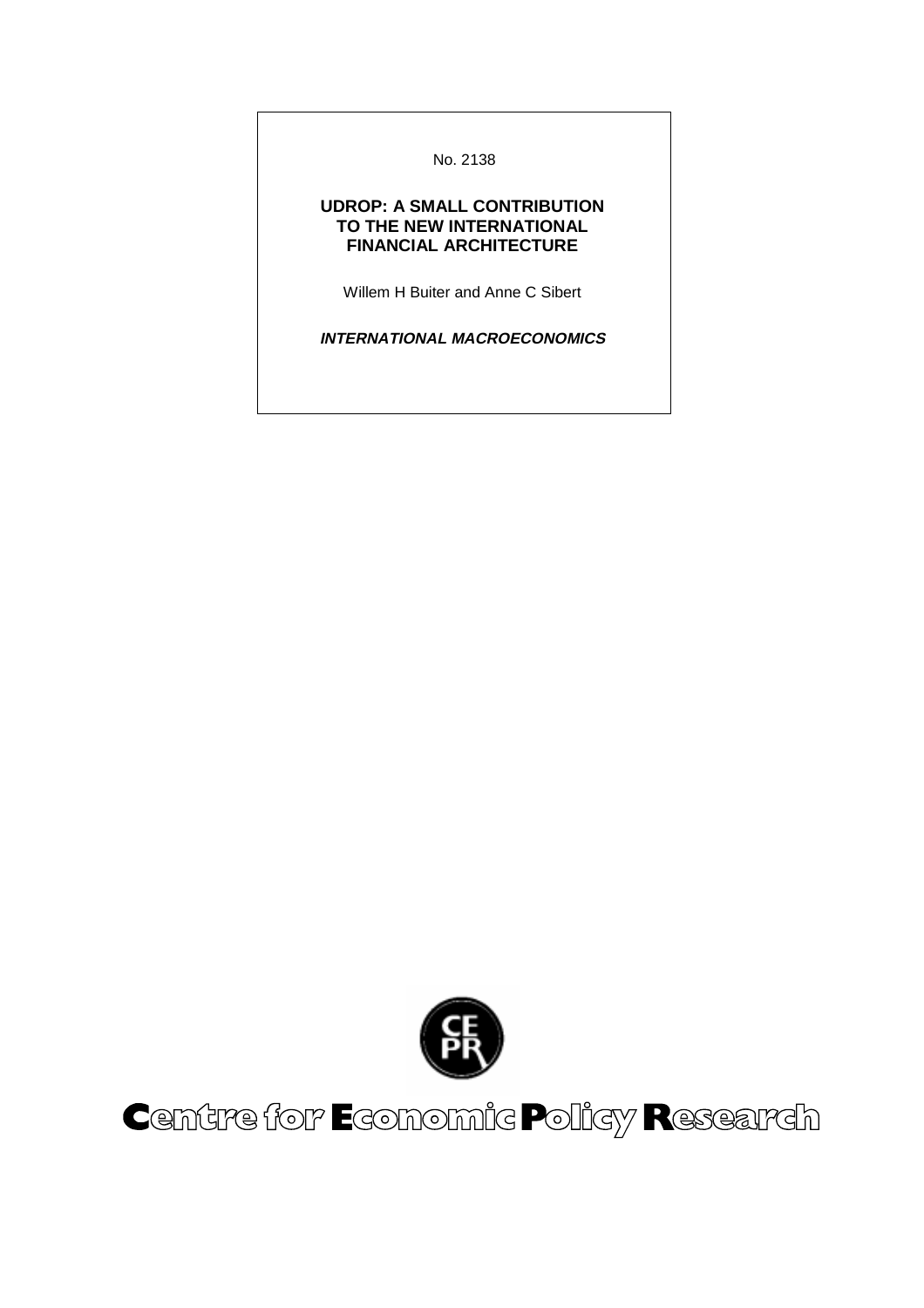# **UDROP: A SMALL CONTRIBUTION TO THE NEW INTERNATIONAL FINANCIAL ARCHITECTURE**

## **Willem H Buiter and Anne C Sibert**

Discussion Paper No. 2138 May 1999

Centre for Economic Policy Research 90–98 Goswell Rd London EC1V 7RR Tel: (44 171) 878 2900 Fax: (44 171) 878 2999 Email: cepr@cepr.org

This Discussion Paper is issued under the auspices of the Centre's research programme in **International Macroeconomics**. Any opinions expressed here are those of the author(s) and not those of the Centre for Economic Policy Research. Research disseminated by CEPR may include views on policy, but the Centre itself takes no institutional policy positions.

The Centre for Economic Policy Research was established in 1983 as a private educational charity, to promote independent analysis and public discussion of open economies and the relations among them. It is pluralist and non-partisan, bringing economic research to bear on the analysis of medium- and long-run policy questions. Institutional (core) finance for the Centre has been provided through major grants from the Economic and Social Research Council, under which an ESRC Resource Centre operates within CEPR; the Esmée Fairbairn Charitable Trust; and the Bank of England. These organizations do not give prior review to the Centre's publications, nor do they necessarily endorse the views expressed therein.

These Discussion Papers often represent preliminary or incomplete work, circulated to encourage discussion and comment. Citation and use of such a paper should take account of its provisional character.

Copyright: Willem H Buiter and Anne C Sibert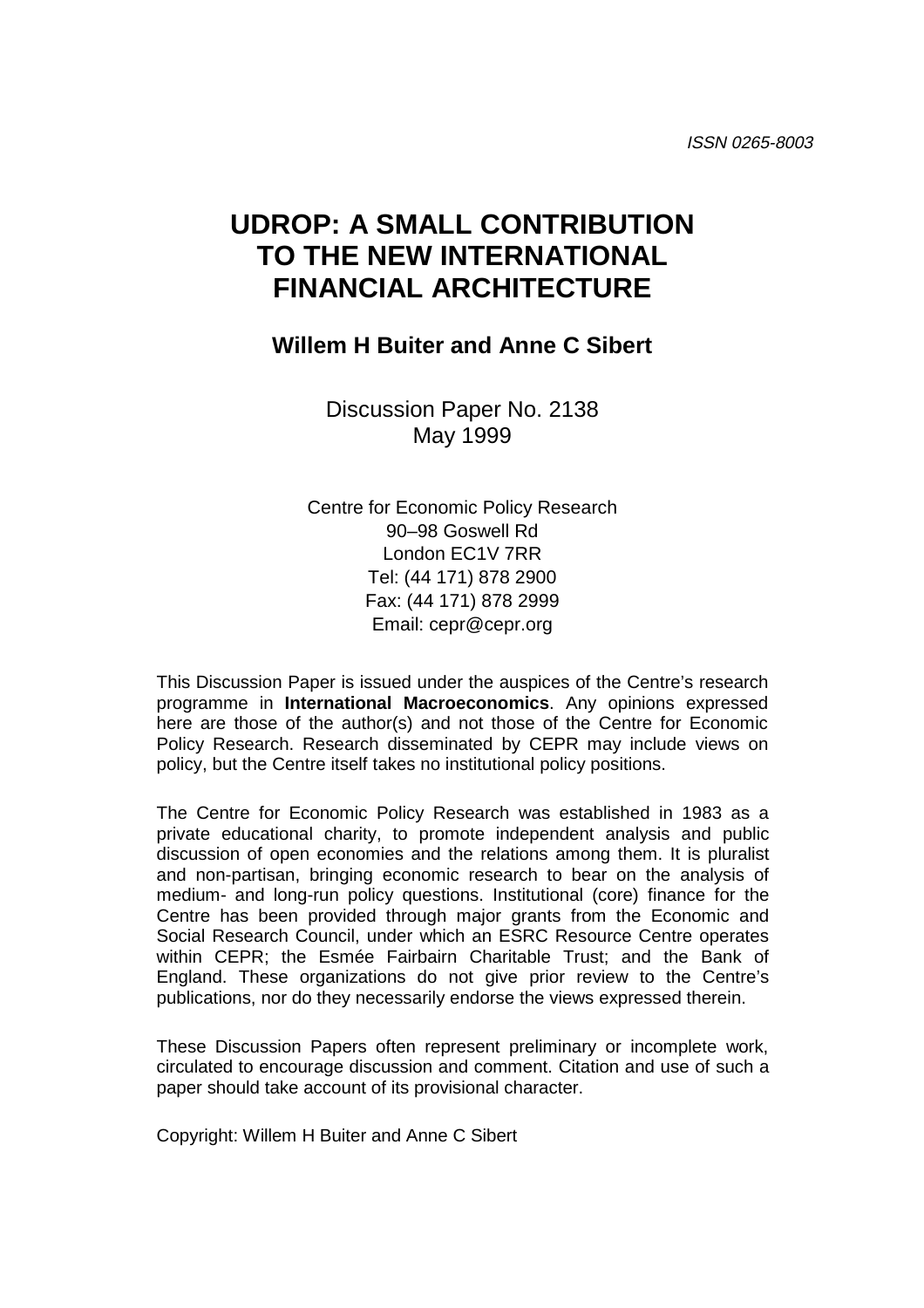CEPR Discussion Paper No. 2138

May 1999

# **ABSTRACT**

# UDROP: A Small Contribution to the New International Financial Architecture\*

The purpose of the UDROP proposal is to prevent debt rollover crises for foreign-currency-denominated debt instruments. For such liabilities, there is no international analogue to the domestic lender of last resort or to domestic deposit insurance. UDROP stands for Universal Debt Rollover Option with a Penalty. Our proposal is that all foreign currency loans should have a rollover option attached to them. The 'pure' version of the option would entitle the borrower to extend or rollover his performing debt at maturity for a specified period. The pricing of the option would be left to the contracting parties. A number of variants on the basic version are also considered. These make the individual borrower's ability to exercise his option contingent on the prior declaration of a state of 'disorderly markets', by the national central bank, the International Monetary Fund or an indicator of 'disorderly markets'. All versions of the scheme have the property that no commitment of public money is required, either by national governments or by international agencies such as the IMF or the World Bank.

The UDROP proposal is rule-based and general: it is mandatory for all foreign-currency debt and automatic. That is, it is exercised at the discretion of the borrower. This stands in sharp contrast to the current practice of discretionary and politicised refinancing arrangements cobbled together in an ad-hoc manner on a case-by-case basis by the IMF. UDROP is marketoriented: the terms and conditions on any foreign-currency loan and associated rollover option would be negotiated by the lenders and borrowers.

JEL Classification: F31, F32, F33, F34, G13 Keywords: liquidity crisis, disorderly markets, foreign debt rollover option, contingent credit line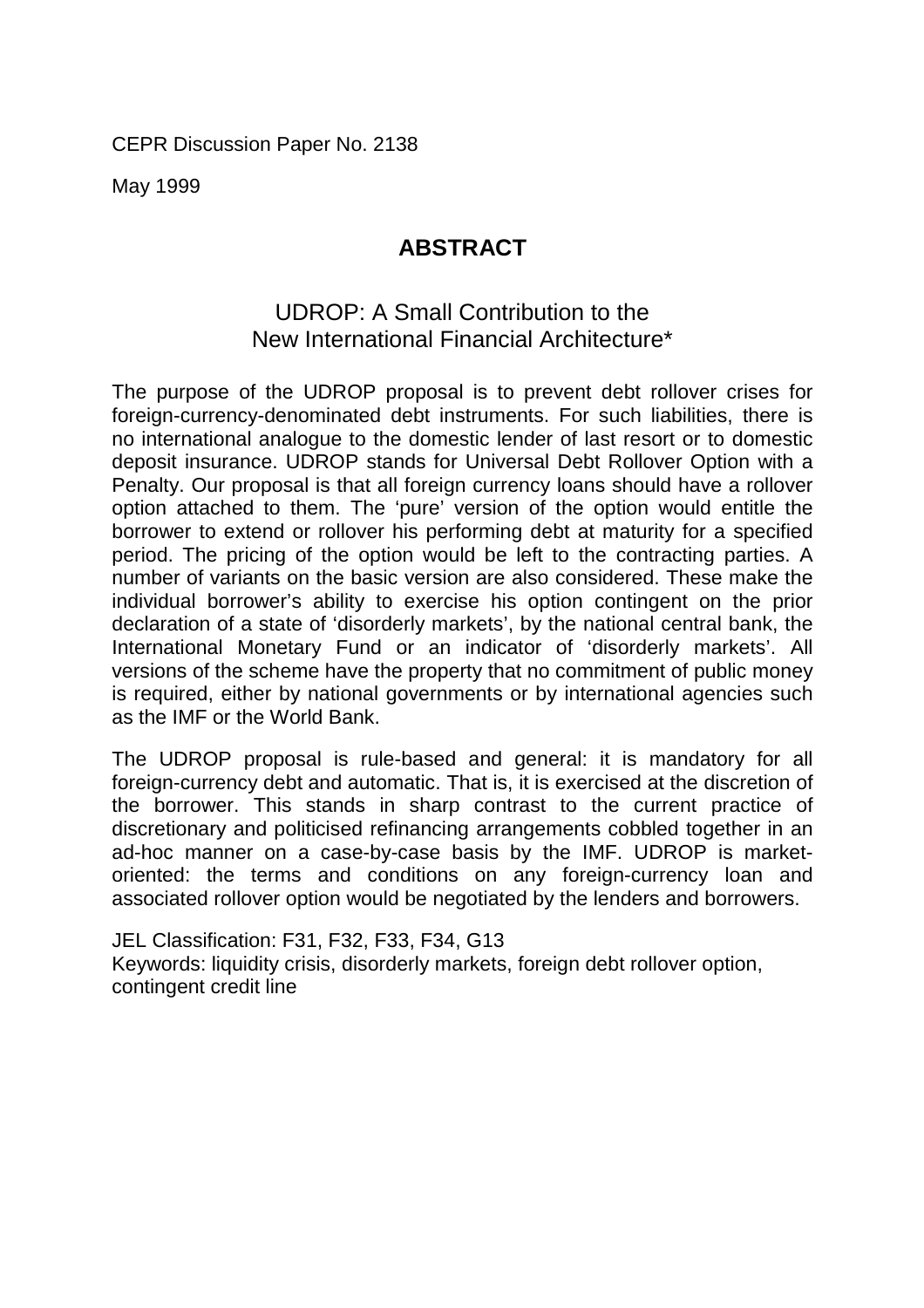| Willem H Buiter                          |
|------------------------------------------|
| <b>Faculty of Economics and Politics</b> |
| University of Cambridge                  |
| <b>Sidgwick Avenue</b>                   |
| Cambridge, CB3 9DD                       |
| UK                                       |
| Tel: (44 1223) 335210                    |
| Fax: (44 1223) 335475                    |
| Email: willem.buiter@econ.cam.ac.uk      |
|                                          |

Anne C Sibert Department of Economics Birkbeck College University of London 7-15 Gresse Street London, W1P 2LL UK Tel: (44 171) 631 6420 Fax: (44 171) 631 6416 Email: asibert@econ.bbk.ac.uk

\*The opinions expressed are those of the authors only. They do not necessarily represent those of the Bank of England or of the other members of its Monetary Policy Committee. We would like to thank Maxwell Fry, Mervyn King and Ian Plenderleith for helpful comments on an earlier version of this article. The paper was presented at a Seminar at De Nederlandsche Bank on 5 March 1999. We would like to thank the organizer, Age Bakker (of the Nederlandsche Bank), our discussant, Han de Jong (of ABN Amro Bank), and the other seminar participants for helpful comments. Special thanks are due to Bert van Selm (Netherlands Ministry of Finance) and to Wim Boonstra (of Rabobank), who provided detailed and constructive suggestions for enhancing UDROP.

Submitted 7 April 1999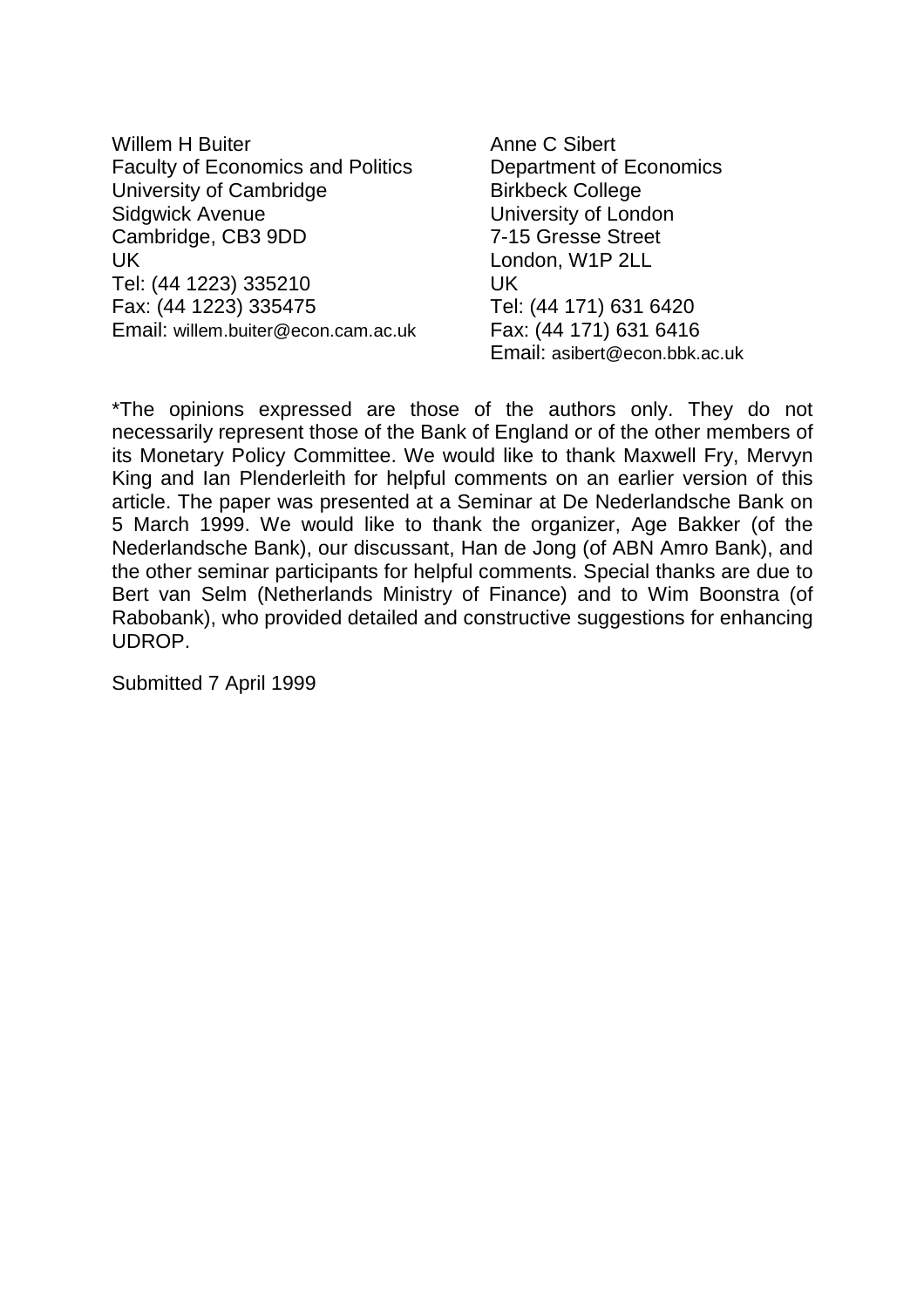# **NON-TECHNICAL SUMMARY**

Sometimes a solvent borrower with illiquid assets and short-term liabilities faces a liquidity crisis. Consider a bank whose liabilities are convertible on demand into cash and whose assets consist of old-fashioned, non-securitised loans. These loans are all as safe as Fort Knox or the Bank of England, but they have long remaining maturities. As long as most depositors believe that there will not be a run on the bank, there is no reason for any depositor to cash in his deposit and the bank is safe. If, however, a belief arises that enough depositors may withdraw their deposits at short notice, each depositor has an incentive to convert his deposit into cash. In a first-come, first-served environment, where cashable claims exceed the cash in the till, a bank run is the only individually rational response. The bank will fail. This is one reason we have, at the national level, a lender of last resort, deposit insurance, unscheduled bank holidays and other devices aimed at preventing a bank run.

A country with a fixed exchange rate can face the same problem as a bank if its financial sector has a large short-term foreign-currency debt that is not hedged with comparable short-term foreign-currency assets. Imagine an emerging market commercial bank that has borrowed hard currency abroad and made domestic-currency loans. This foreign-currency borrower is solvent and if the short-term debt can be rolled over, it will be serviced in full. But, if its foreign creditors are seized by one of the occasional waves of panic that affect even the doughtiest financiers, the debt rollover will not take place or only on terms little related to the underlying creditworthiness of the borrower. Faced with an urgent need for foreign exchange to repay the maturing short-term debt, the borrower will turn to the central bank. If the value of the maturing debt exceeds the available foreign exchange reserves of the central bank, a foreign exchange crisis results. The local currency plunges, creating an imbalance between foreign-currency liabilities and domestic-currency assets that can wipe out domestic banks' capital. Bank failures may occur and if the government is among the borrowers, it too can default. The crisis spreads to the country's commercial and industrial borrowers. Foreign lenders must write off their loans. If the scale of the problem is large enough, a global financial crisis can ensue.

A foreign-currency version of deposit insurance is not feasible. Domestic deposit insurance is ultimately underwritten by the central bank and the treasury and relies on the central bank's ability to produce the necessary cash to pay off footloose depositors. The deposit insurer, like any lender of last resort, must have deep pockets. Faced with a foreign exchange crisis, a national central bank does not have and cannot borrow the required foreign exchange. Only external entities with full coffers can hope to stop a bank run.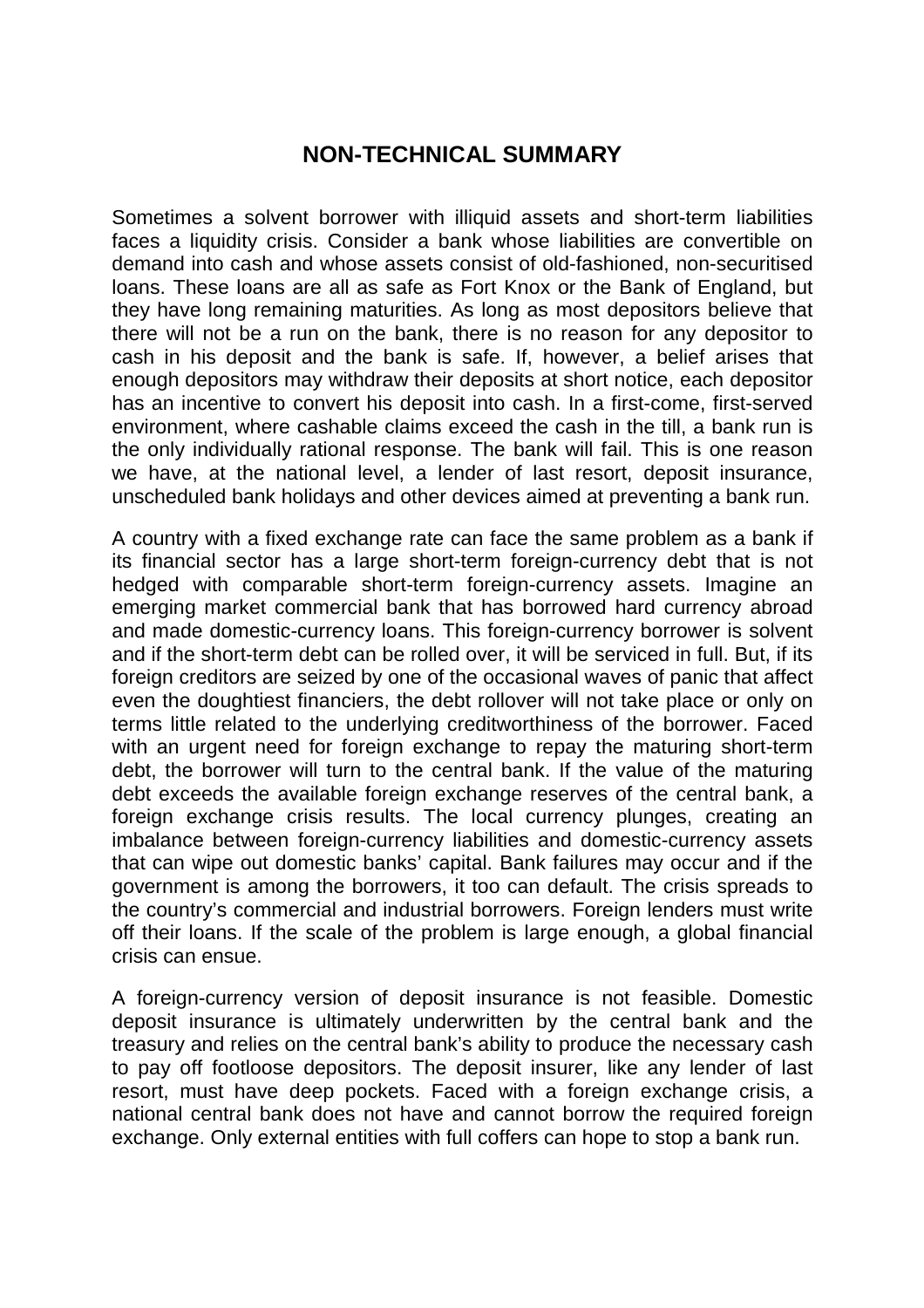We propose a **universal debt rollover option with a penalty (UDROP)** to deal with liquidity crises. All foreign-currency lending must have a rollover option attached to it. This includes private and sovereign, long-term and shortterm, marketable and non-marketable debt, including overdrafts and credit lines. This would entitle the borrower, at his sole discretion, to extend maturing debt for a specified period (say three or six months) at a penalty rate. The borrower would be entitled to the rollover only if the debt in question had been serviced in full, barring the final repayment. The UDROP would permit no further extensions after the initial rollover. For the scheme to work, the penalty must be large enough to ensure that the borrower would not exercise the rollover option under orderly market conditions. It might be specified as a hefty surcharge on top of the spread over LIBOR that the borrower would normally pay for the currency in question. This 'normal' spread might be computed as a long-run moving average of the actual market spreads.

We expect the penalty spread and other features of the rollover contract, to be negotiated between debtors and creditors, rather than decreed by a government or international body. While borrowers would be obliged to acquire and retain a rollover option for the full face value of the debt, the pricing of these options is up to market participants. One possible pricing structure might be an upfront commitment fee plus a rule for determining the 'penalty spread' over the 'normal spread' on the loan extension if the rollover option is exercised.

The ambitions behind this proposal are modest. It will only be useful when otherwise solvent borrowers are unable to roll over their foreign-currency debt because of a liquidity crisis. It is meant solely to minimise the consequences of disorderly markets. This scheme is ineffective if a debtor (country) is insolvent. In the case of Russia, for example, the government's chronic inability to raise tax revenues commensurate with its spending ambitions, makes our option scheme irrelevant. A country that is able, but unwilling, to service its maturing debt would likewise not be reformed by this scheme. It would roll over its debt at the penalty rate and default at the end of the rollover period. Our proposal only helps when a country is solvent and willing to pay, but is prevented from doing so because international financial and credit markets have a temporary seizure. Korea would have benefited from this scheme. Brazil would be less stressed if its maturing debt had a rollover option attached to it.

The UDROP proposal is only meant to address disorderly market conditions. Large sudden capital inflows or outflows can, even under orderly market conditions, create serious dislocations in the real economy. It does not help countries cope more effectively with overvalued exchange rates and overheating economies, nor does it address the ultimate causes of these common problems.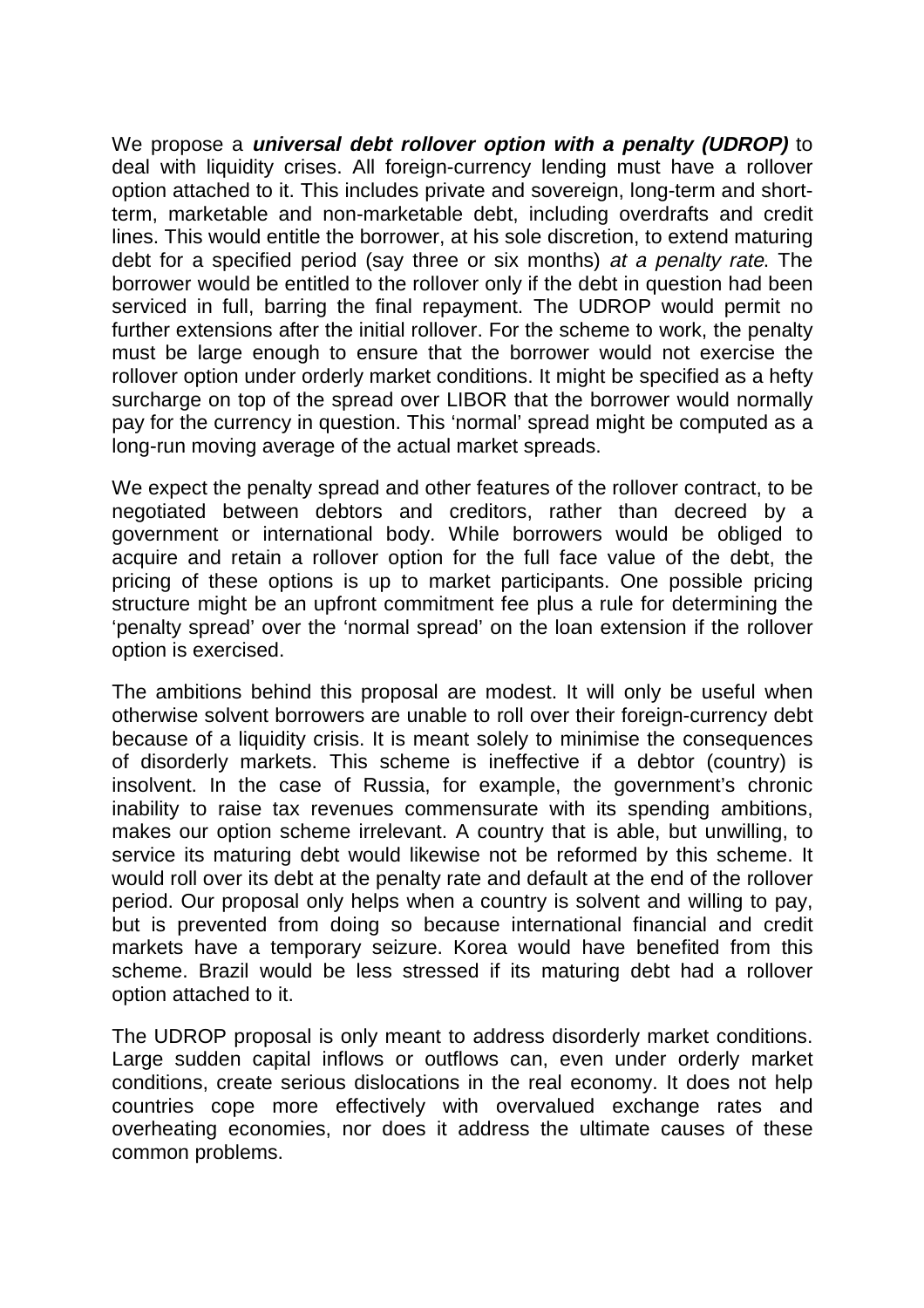There are many grander proposals for improving the international financial system. These include proposals for restraining capital flows, either with 'Tobin taxes' or 'Chilean-style' administrative controls and descriptions of mechanisms to facilitate an 'orderly workout' of sovereign debt defaults. Our scheme is compatible with these proposals, but its effectiveness does not depend on their success.

Under the 'pure' version of the scheme, no third party determines whether the conditions for exercising the option have been satisfied. No central bank or national supervisory or regulatory agency nor the International Monetary Fund or any other international financial institution is called upon to judge whether economic and market conditions warrant the exercising of the option. The exercise of the option is at the sole discretion of the borrower. This is attractive because a 'liquidity crisis' is not always verifiable.

We also consider variations on the UDROP proposal where the option cannot be exercised without the prior declaration of a state of disorderly markets by either the relevant central bank, the IMF, or a mechanical 'disorderly markets trigger'. These versions of the scheme retain the attractive property that no commitment of public money is required, either by national governments or by international agencies.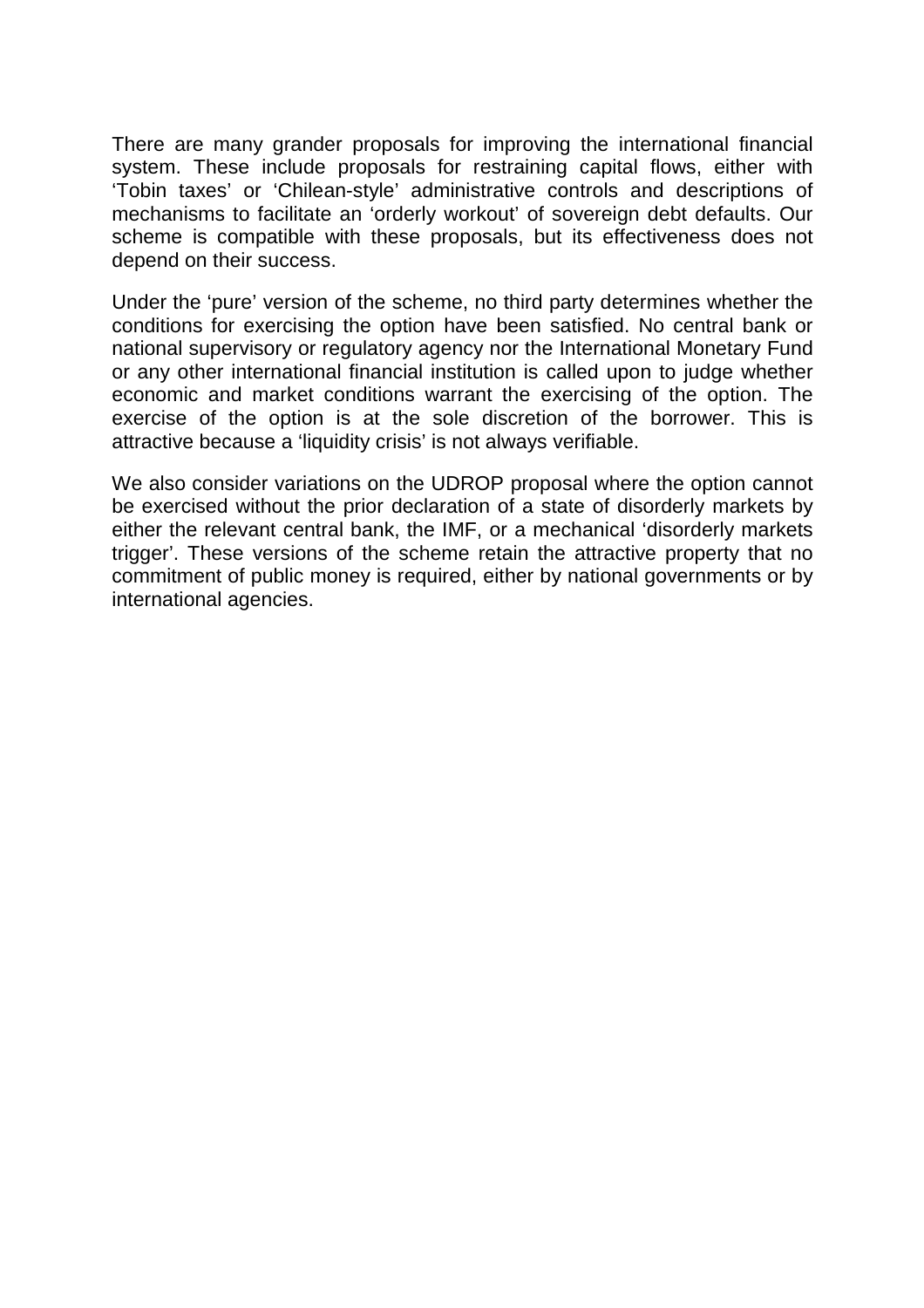#### **I. Liquidity Crises: the Problem**

Sometimes a solvent borrower with illiquid assets and short-term liabilities faces a liquidity crisis.<sup>1</sup> Consider a bank whose liabilities are convertible on demand into cash and whose assets consist of old-fashioned, non-securitised loans. These loans are all as safe as Fort Knox or the Bank of England, but they have long remaining maturities. As long as most depositors believe that there will not be a run on the bank, there is no reason for any depositor to cash in his deposit and the bank is safe. If, however, a belief arises that enough depositors may withdraw their deposits at short notice, each depositor has an incentive to convert his deposit into cash. In a first-come, first-served environment, where cashable claims exceed the cash in the till, a bank run is the only individually rational response. The bank will fail. This is one reason we have, at the national level, a lender of last resort, deposit insurance, unscheduled bank holidays and other devices aimed at preventing a bank run.

A country with a fixed exchange rate can face the same problem as a bank if its financial sector has a large short-term foreign-currency debt that is not hedged with comparable short-term foreign-currency assets.<sup>2</sup> Imagine an emerging market commercial bank that has borrowed hard currency abroad and made domestic-

<sup>&</sup>lt;sup>1</sup>1 The classic paper on bank runs is Diamond and Dybvig [1983]. See also Diamond [1984] and Dybyig [1992]. For international models of self-fulfilling debt crises see Cole and Kehoe [1996] and Krugman [1997].

<sup>2</sup> 2For recent reminders see International Monetary Fund [1998], especially Section II, "The Crisis in Emerging Markets" and Section III, "Turbulence in Mature Financial Markets" and Goldstein [1998]. Interesting theoretical models of international contagion and crisis include Caballero and Krishnamurthy [1998], Corsetti, Pesenti and Roubini [1998a], Chang and Velasco [1998a,b], Chan-Lau and Chen [1998], Huang and Xu [1998], Loisel and Martin [1999]. Empirical studies of the most recent crises include Dornbusch, Goldfajn and Valdes [1995], Sachs, Tornell and Velasco [1996], Glick and Rose [1998], Kaminsky and Reinhart [1998], Corsetti, Pesenti and Roubini [1998b] and Eichengreen and Rose [1998]. The role of liquidity is highlighted in Goldfajn and Valdes [1997] and in Demirguç-Kunt and Detragiache [1997].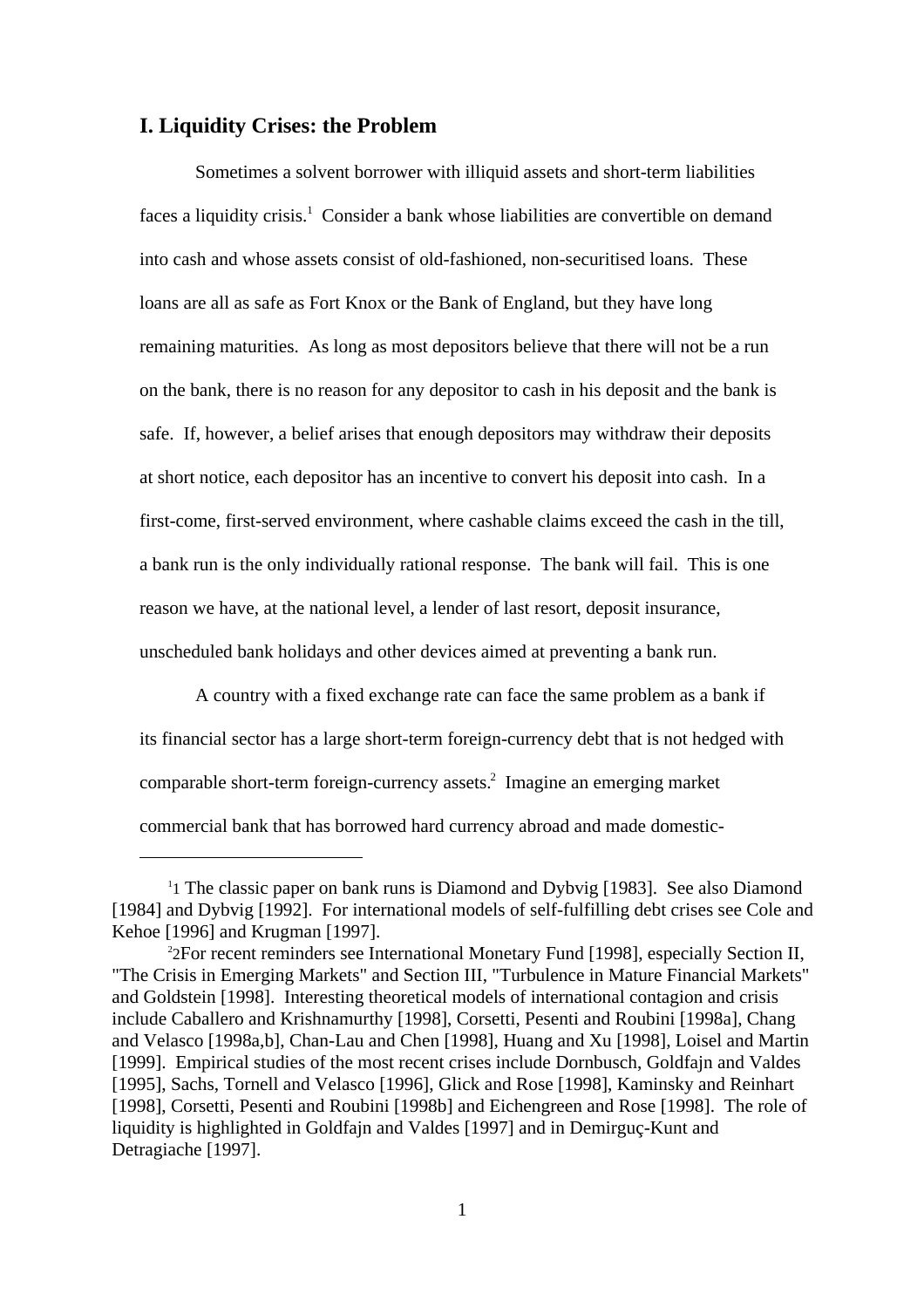currency loans. This foreign-currency borrower is solvent and if the short-term debt can be rolled over, it will be serviced in full. But, if its foreign creditors are seized by one of the occasional waves of panic that affect even the doughtiest financiers, the debt rollover will not take place or only on terms little related to the underlying creditworthiness of the borrower. Faced with an urgent need for foreign exchange to repay the maturing short-term debt, the borrower will turn to the central bank. If the value of the maturing debt exceeds the available foreign exchange reserves of the central bank, a foreign exchange crisis results.<sup>3</sup> The local currency plunges, creating an imbalance between foreign-currency liabilities and domestic-currency assets that can wipe out domestic banks' capital. Bank failures may occur and if the government is among the borrowers, it too can default. The crisis spreads to the country's commercial and industrial borrowers. Foreign lenders must write off their loans. If the scale of the problem is large enough, a global financial crisis can ensue.

Of course foreign exchange crises can occur without foreign-currency-denominated external loans. Suppose a country has a fixed exchange rate and domestic banks have only home-currency liabilities. If international capital flows are unrestricted, domestic residents can decide to swap their liquid domestic financial assets into foreign exchange. The central bank is stripped of its foreign exchange reserves and must devalue its currency or let it float. However, there are two differences between this and the previous scenario. First, there is no default on external debt and, second, there is no mismatch between foreign-currency liabilities and domestic-currency assets in resident banks' balance sheets. This precludes the defaults and bankruptcies otherwise associated with a currency collapse.

<sup>3</sup> 3Including access to borrowed foreign exchange reserves.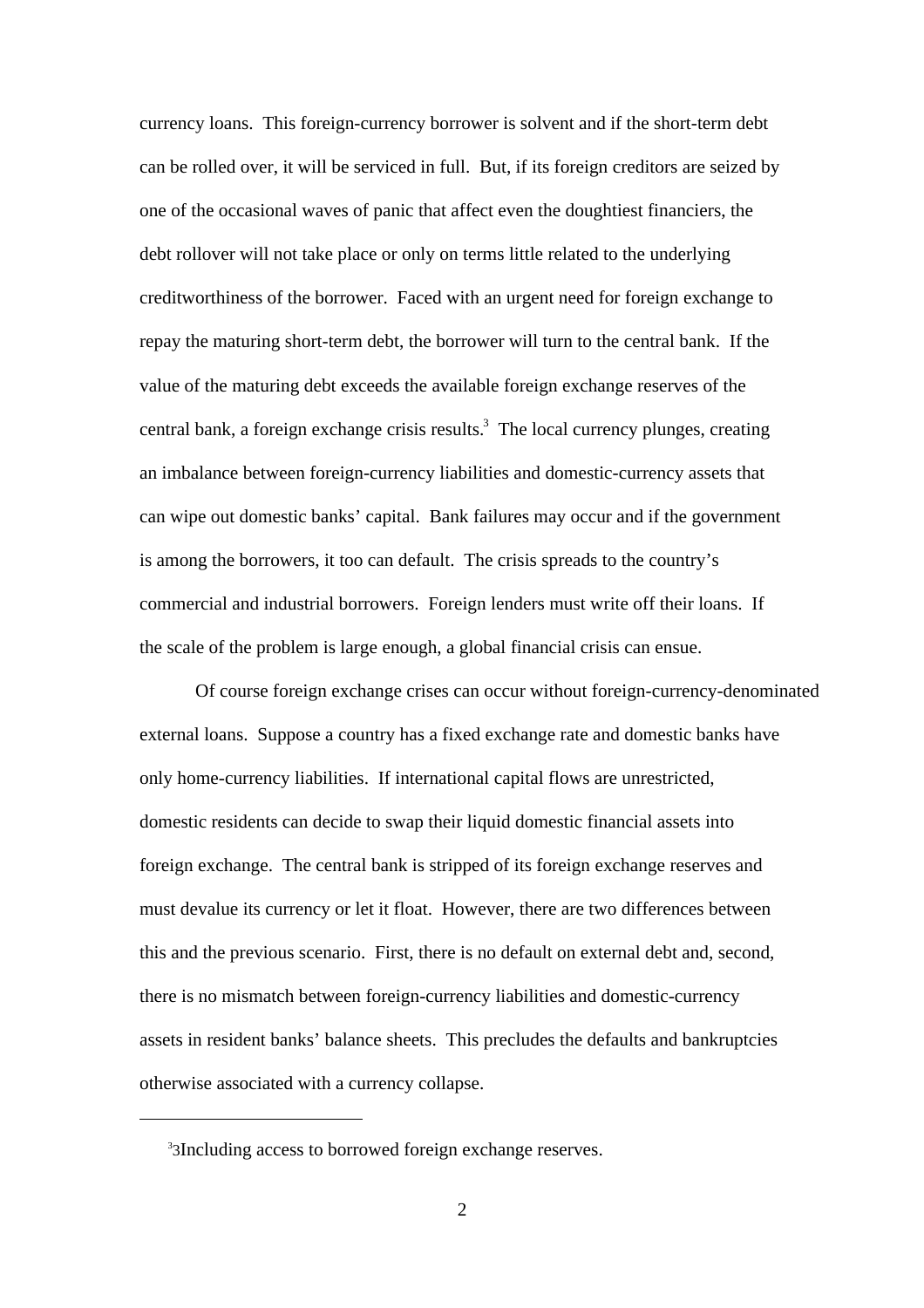Under a floating exchange rate regime, future exchange rates are always uncertain. Sensible and risk averse foreign-currency borrowers take precautions to lower the chances of finding themselves with too large a net short foreign exchange position. However, any open position can turn against a market participant. If the exposure is sufficiently large, this can result in bankruptcy. Supervision and regulation should ensure that the private and social costs and returns to foreigncurrency investments are closely matched.

Although banking crises can occur with floating exchange rates, fixed exchange rate regimes may foster a moral hazard problem. In Asia, those who acquired short-term foreign exchange loans assumed that the central bank would underwrite the exchange risk by maintaining the pegged exchange rate.

In principle, central banks can always fight off a speculative attack. All they must do is set overnight and other short-term interest rates high enough to achieve the necessary contraction of domestic credit. The requisite rates depend on the perceived commitment of the central bank, and without credibility they may be very high indeed. For example, a confidently expected 10 percent devaluation of the currency overnight, requires a 10 percent overnight interest rate differential (*at a daily rate*) to discourage speculators. The corresponding annualised rate causes an overflow on most small hand calculators. During the ERM crisis of 1992 - 1993, the central banks of Sweden and Ireland were unable to stave off devaluation even though they set the rates charged by their central banks on overnight reserves at 500 and 300 percent, respectively.4

<sup>4</sup> 4See Buiter, Corsetti and Pesenti [1998a,b].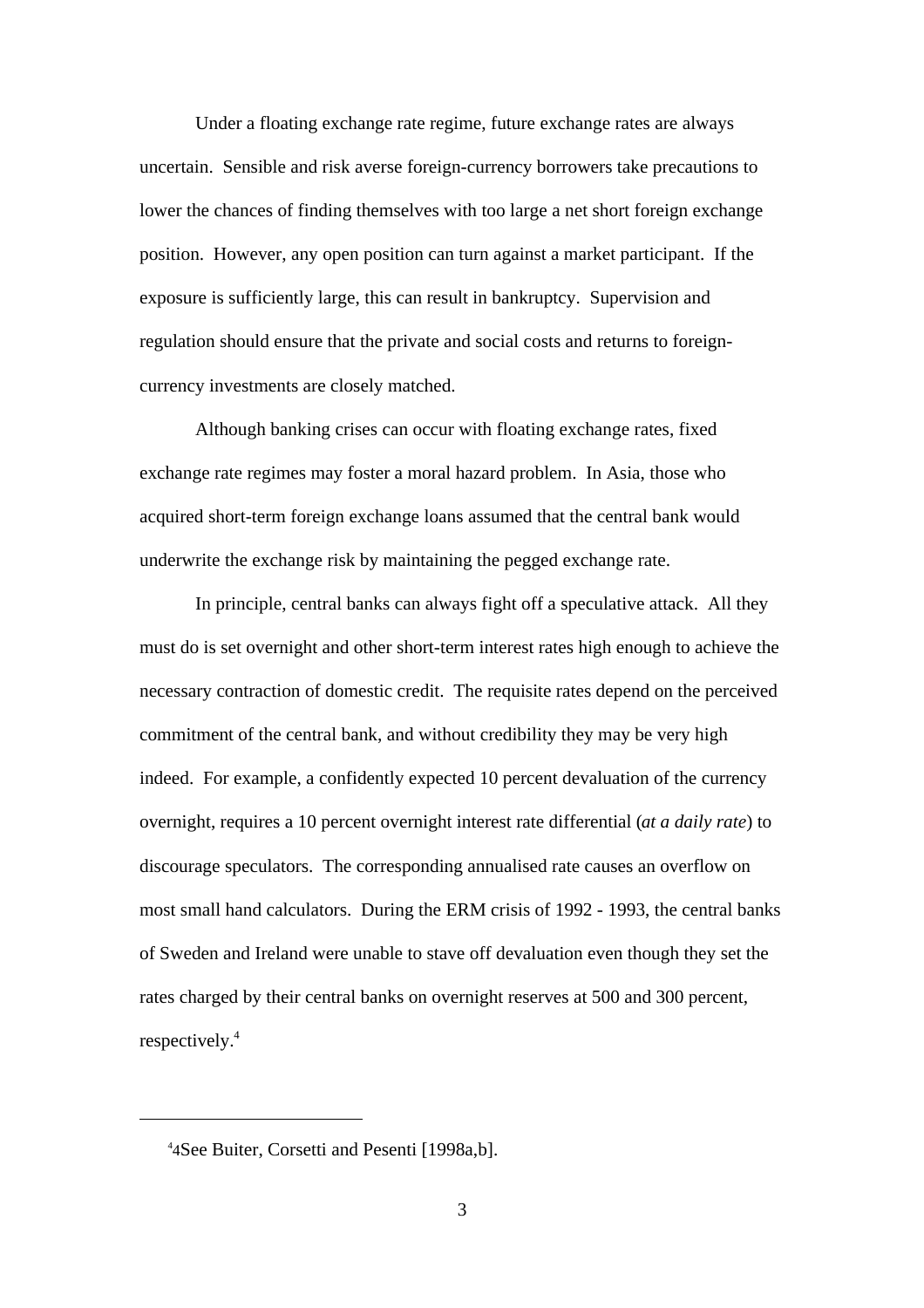The political unpopularity of very high rates, and the real economic damage they do to borrowers affected by it, make a policy of defending a fixed exchange rate by interest rate increases *'à l'outrance'* less than fully credible. While there exists an equilibrium where a *credible* peg is defended successfully with relatively low interest rates, the more likely outcome is an unsuccessful attempt to defend an *incredible* peg with very high rates. A few currency pegs, such as the currency boards of Argentina and Hong Kong, have survived. But, for most countries, a currency peg remains a high-risk strategy.

Following the demise of the gold standard after World-War I, righteous academics and self-interested lobbyists recognised the domestic stabilisation role of monetary policy. The notion that monetary policy could be devoted solely to the defence of an exchange rate peg became incredible. During the Bretton Woods era, capital controls were widespread and the vulnerability of currency pegs could be hidden or suppressed for a while. With the nearly unfettered financial capital mobility of today, currency pegs die much more swiftly and spectacularly.

A foreign-currency version of deposit insurance is not feasible. Domestic deposit insurance is ultimately underwritten by the central bank and the treasury and relies on the central bank's ability to produce the necessary cash to pay off footloose depositors. The deposit insurer, like any lender of last resort, must have deep pockets. Faced with a foreign exchange crisis, a national central bank does not have and cannot to borrow the required foreign exchange. Only external entities with full coffers can hope to stop a bank run.

 To a small extent, the IMF, other international financial institutions, and the creditor-country governments, have tried to be an international lender of last resort.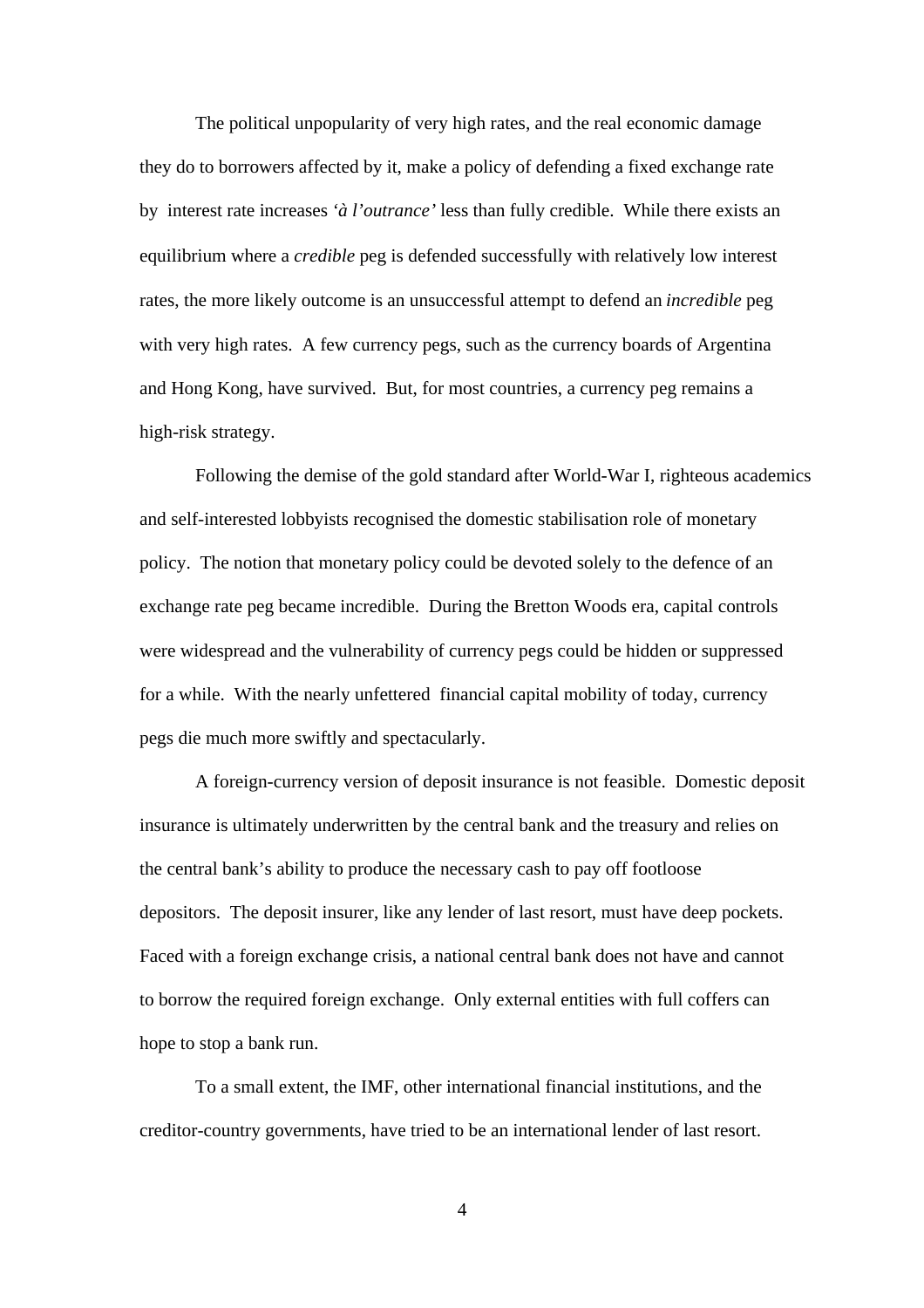They do this either with their own money or by pressuring private financial institutions into involuntary rollovers and other forms of involuntary credit extension.<sup>5</sup> In the 14 months since the Asian crisis arose, three things have become apparent: first, the G-10s' and multilaterals' pockets are not deep enough; second, their ability or willingness to cajole unwilling creditors into involuntary rollovers is too limited; and third, the adverse selection and moral hazard problems inherent in any conceivable global deposit insurance or lender-of-last-resort arrangement are too severe. Conventional IMF lending, with conditionality and money available only in tranches is inappropriate for dealing with a liquidity crisis.

<sup>5</sup> 5The truth is not served by the Orwellian practice of calling loans "voluntary" when they are rolled over after arm-twisting by multilateral agencies and G10 governments.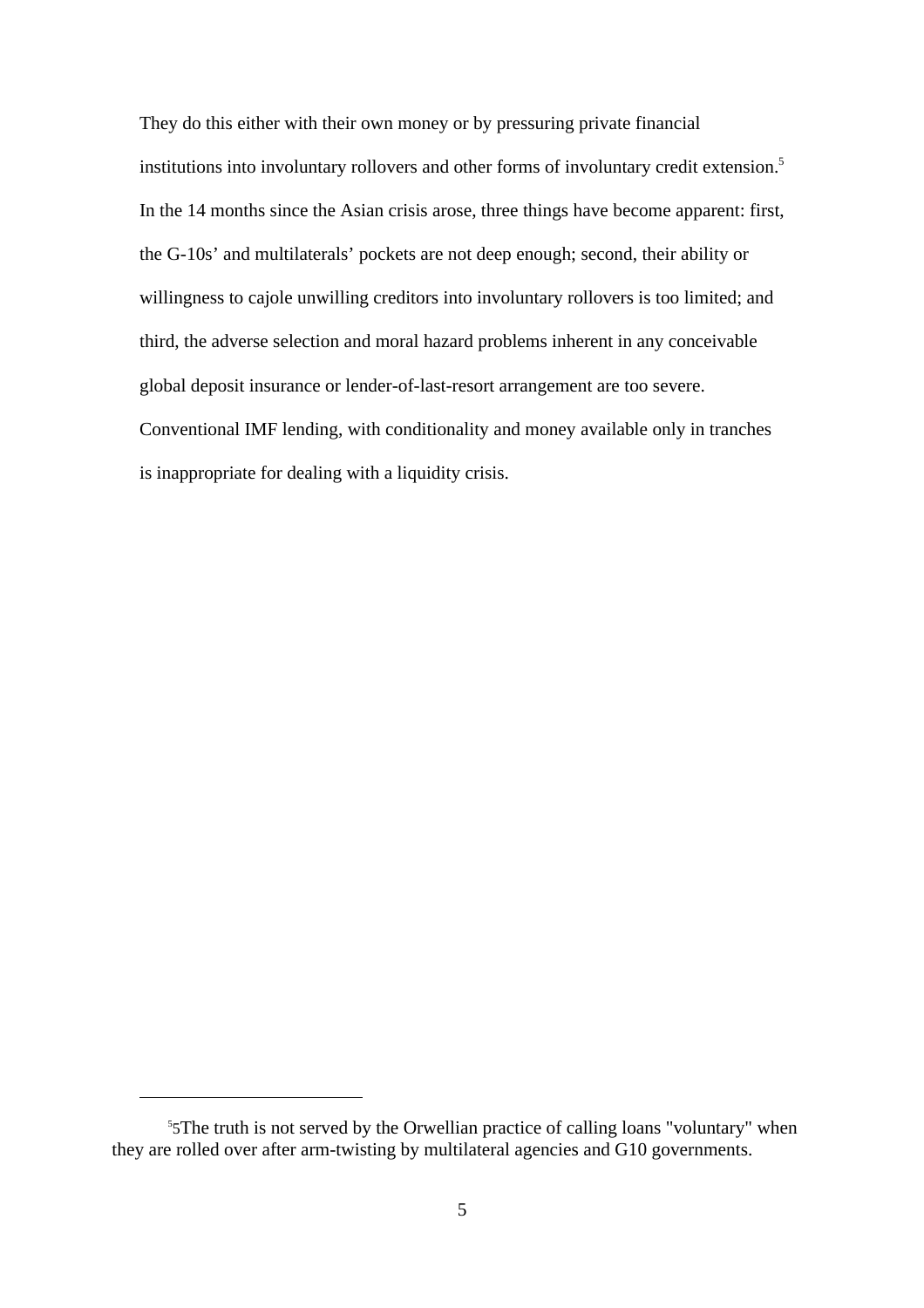#### **II. UDROP: a Proposal**

We propose a *universal debt rollover option with a penalty (UDROP)* to deal with liquidity crises. All foreign-currency lending must have a rollover option attached to it. This includes private and sovereign, long-term and short-term, marketable and non-marketable debt, including overdrafts and credit lines.<sup>6</sup> This would entitle the borrower, at his sole discretion, to extend maturing debt for a specified period (say three or six months) *at a penalty rate*. The borrower would be entitled to the rollover only if the debt in question had been serviced in full, barring the final repayment. The UDROP would permit no further extensions after the initial rollover. For the scheme to work, the penalty must be large enough to ensure that the borrower would not exercise the rollover option under orderly market conditions. It might be specified as a hefty surcharge on top of the spread over LIBOR that the borrower would normally pay for the currency in question. This 'normal' spread might be computed as a long-run moving average of the actual market spreads.

We expect the penalty spread and other features of the rollover contract, to be negotiated between debtors and creditors, rather than decreed by a government or international body. While borrowers would be obliged to acquire and retain a rollover option for the full face value of the debt, the pricing of these options is up to market participants. One possible pricing structure might be an upfront commitment fee plus a rule for determining the 'penalty spread' over the 'normal spread' on the loan extension if the rollover option is exercised.<sup>7</sup>

<sup>6</sup> 6It is important that the option be for both short and long-term foreign currency debt, because over time over time, long maturities have a habit of becoming short maturities.

<sup>7</sup> 7This 'rule' could of course be as simple as a fixed number.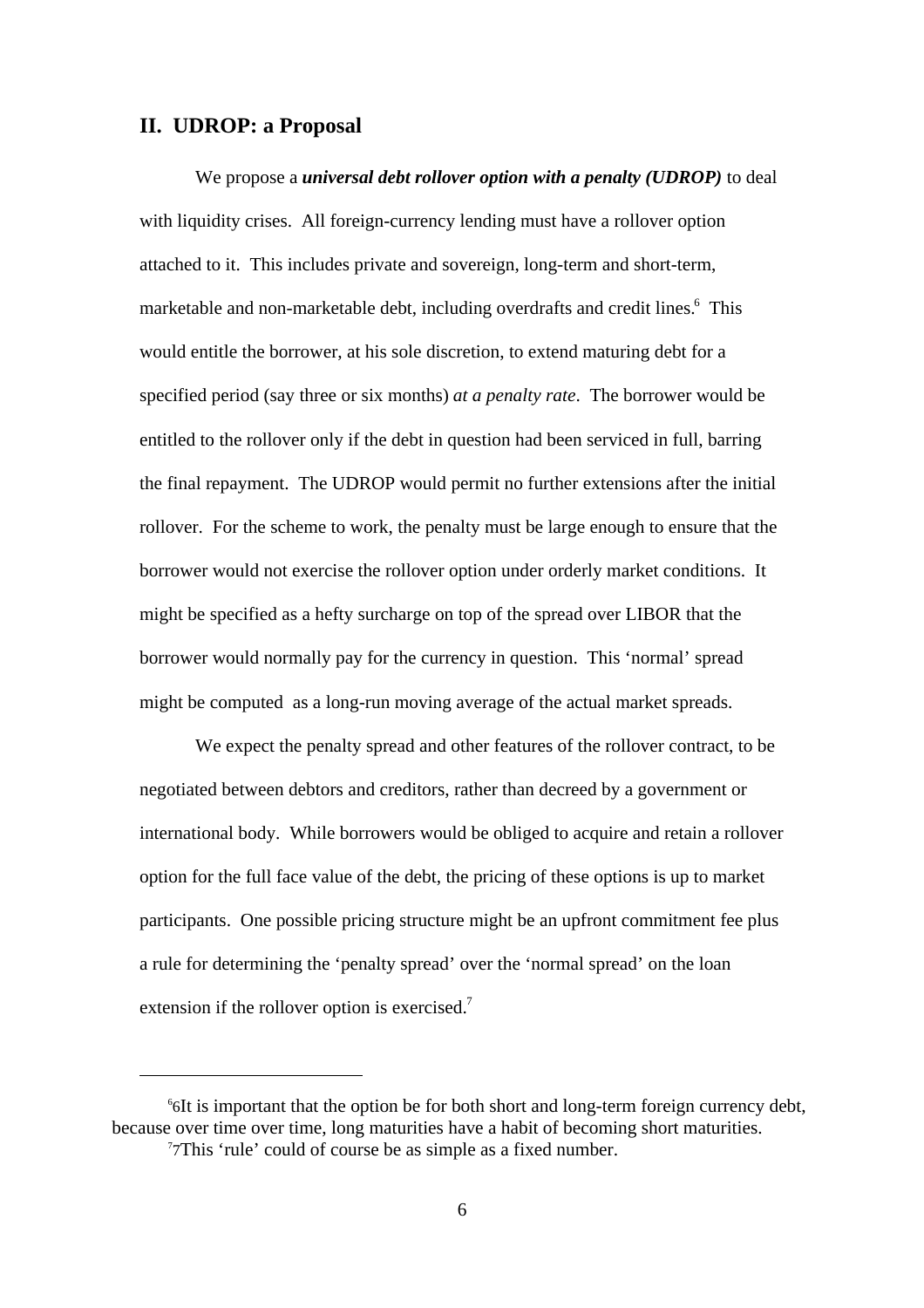The ambitions behind this proposal are modest. It will only be useful when otherwise solvent borrowers are unable to roll over their foreign-currency debt because of a liquidity crisis. It is meant solely to minimise the consequences of disorderly markets. This scheme is ineffective if a debtor (country) is insolvent.<sup>8</sup> In the case of Russia, for example, the government's chronic inability to raise tax revenues commensurate with its spending ambitions, makes our option scheme irrelevant. A country that is able, but unwilling, to service its maturing debt would likewise not be reformed by this scheme. It would roll over its debt at the penalty rate and default at the end of the rollover period. Our proposal only helps when a country is solvent and willing to pay, but is prevented from doing so because international financial and credit markets have a temporary seizure. Korea would have benefited from this scheme. Brazil would be less stressed if its maturing debt had a rollover option attached to it.

The UDROP proposal is only meant to address disorderly market conditions. Large sudden capital inflows or outflows can, even under orderly market conditions, create serious dislocations in the real economy. It does not help countries cope more effectively with overvalued exchange rates and overheating economies, nor does it address the ultimate causes of these common problems.

There are many grander proposals for improving the international financial system. These include proposals for restraining capital flows, either with 'Tobin taxes' or 'Chilean-style' administrative controls and descriptions of mechanisms to

<sup>8</sup> 8 It is a drawback of the proposal that insolvent borrowers can postpone formal default by exercising the rollover option. See Sections III.1 and III.2.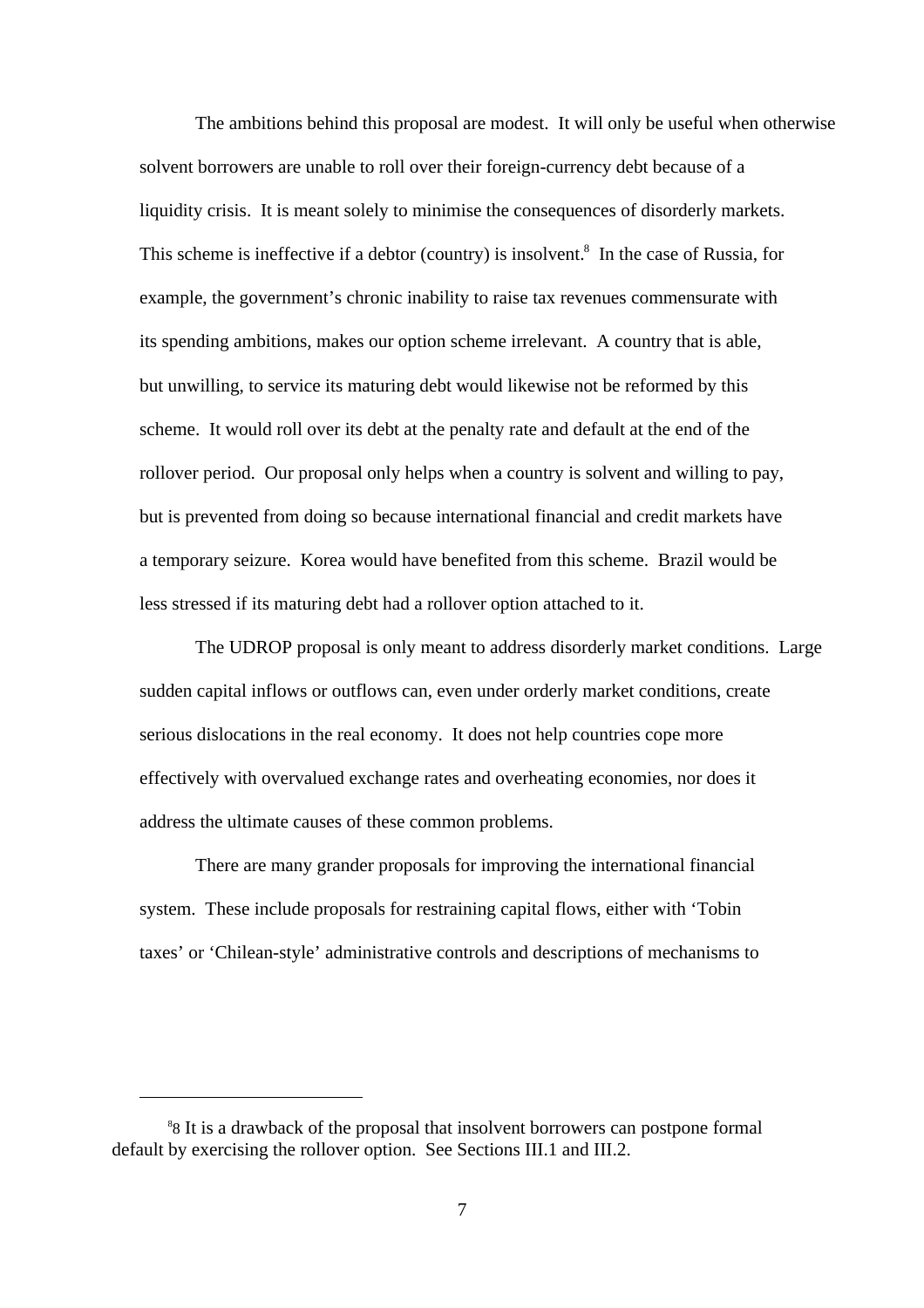facilitate an 'orderly workout' of sovereign debt defaults.<sup>9</sup> Our scheme is compatible with these proposals, but its effectiveness does not depend on their success.

Under the 'pure' version of the scheme, no third party determines whether the conditions for exercising the option have been satisfied. No central bank or national supervisory or regulatory agency nor the International Monetary Fund or any other international financial institution is called upon to judge whether economic and market conditions warrant the exercising of the option. The exercise of the option is at the sole discretion of the borrower. This is attractive because a 'liquidity crisis' is not always verifiable.

In Section III.1 we consider variations on the UDROP proposal where the option cannot be exercised without the prior declaration of a state of disorderly markets by either the relevant central bank, the IMF, or a mechanical "disorderly markets trigger". These versions of the scheme retain the attractive property that no commitment of public money is required, either by national governments or by international agencies.

#### **III. UDROP Close Up**

In this Section we consider some of the characteristics of the UDROP proposal of Section II in greater detail.

#### **III.1 Why does the roll-over option apply only to foreign-currency liabilities?**

There is no lender of last resort for domestic borrowers with foreign-currency liabilities. Our proposal is aimed at filling this gap. For domestic-currencydenominated liabilities, the national central bank is a domestic lender of last resort. It

<sup>9</sup> 9See Dornbusch [1998] and Fischer et. al. [1998] for a discussion of the former type of plan and Eichengreen and Portes [1995], Sachs [1995, 1996], Kenen [1996], Eichengreen [1998] and Litan [1998] for descriptions of the latter. Eaton [1987, 1989] analyses the welfare costs of capital flight in a second-best world.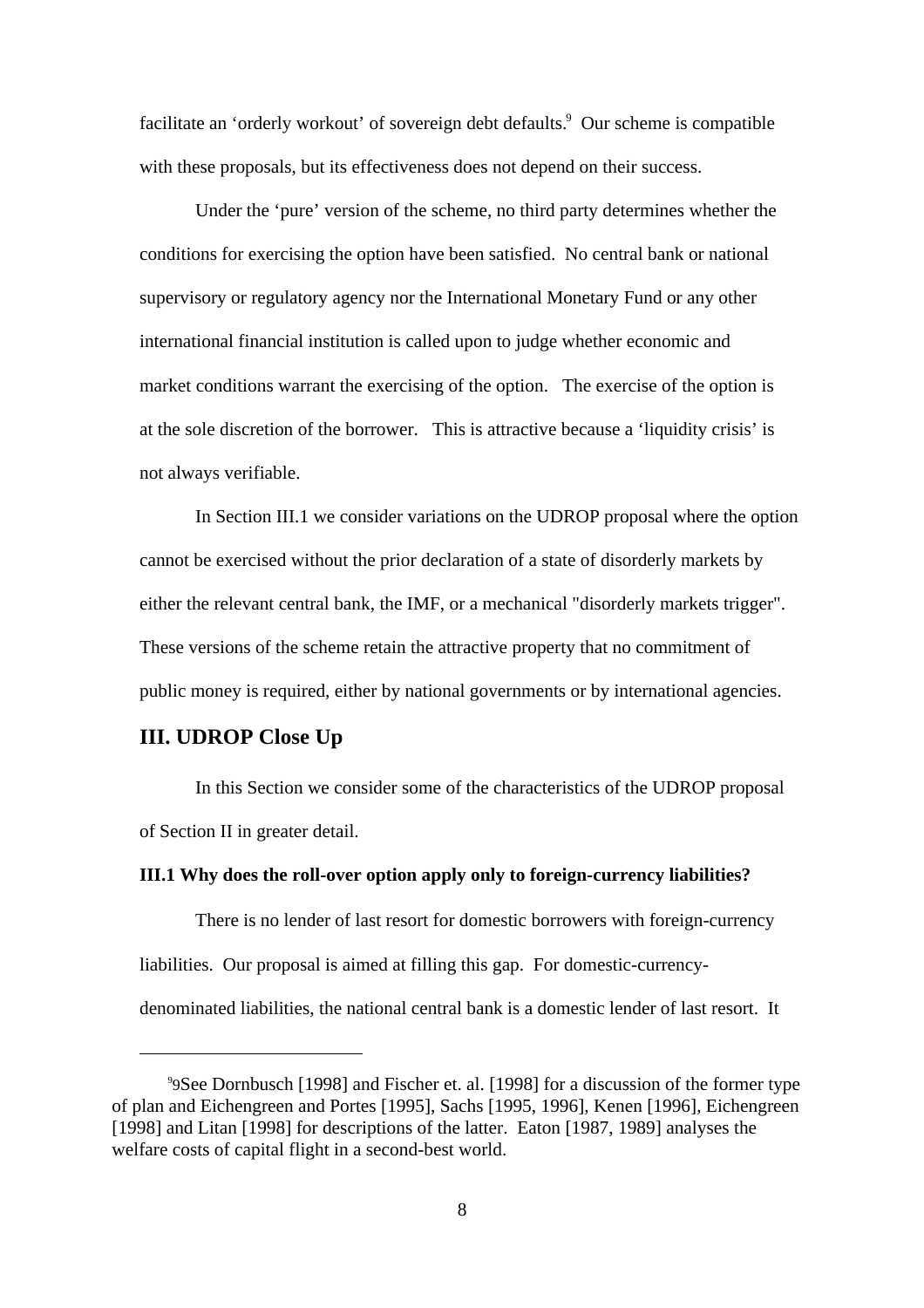can always print any amount of domestic currency to accommodate a sudden surge in demand. In the absence of an international lender of last resort with an unlimited capacity for creating foreign currency, the same does not apply to foreign-currencydenominated liabilities.<sup>10</sup>

Applying UDROP only to foreign-currency liabilities creates an additional asymmetry between debtors who differ in the currency in which their debt is denominated.<sup>11</sup> Imagine, for example, a bank which has made two loans to domestic residents, one denominated in the domestic currency and one denominated in a foreign currency. If either borrower defaults, the creditor can appeal to the domestic courts and may be able to attach some of the debtor's assets. However, the invocation of default procedures following nonpayment of the loan is immediate in the case of the domestic-currency borrower. In the case of the foreign-currency borrower with UDROP attached, the default procedures are postponed for the duration of the period for which UDROP permits the debt to be rolled over. This need not create a problem, however. Market pricing of the UDROP option will ensure that lenders are indifferent between the two types of loans.

UDROP is not without drawbacks as it may worsen adverse-selection problems in credit markets. An adverse-selection problem may occur when lenders are unable to distinguish between borrowers with different characteristics. For example, some borrowers may be more likely to become insolvent in orderly markets than others and this may not be observable to lenders. If the invocation of the

<sup>&</sup>lt;sup>0</sup>10There is of course nothing to stop lenders and borrowers in domestic currency from creating their own, voluntary debt rollover options (VDROP). 1

<sup>&</sup>lt;sup>1</sup>11This was pointed out by Bert van Selm during the March 5, 1999 seminar at the Nederlandsche Bank where the UDROP proposal was discussed.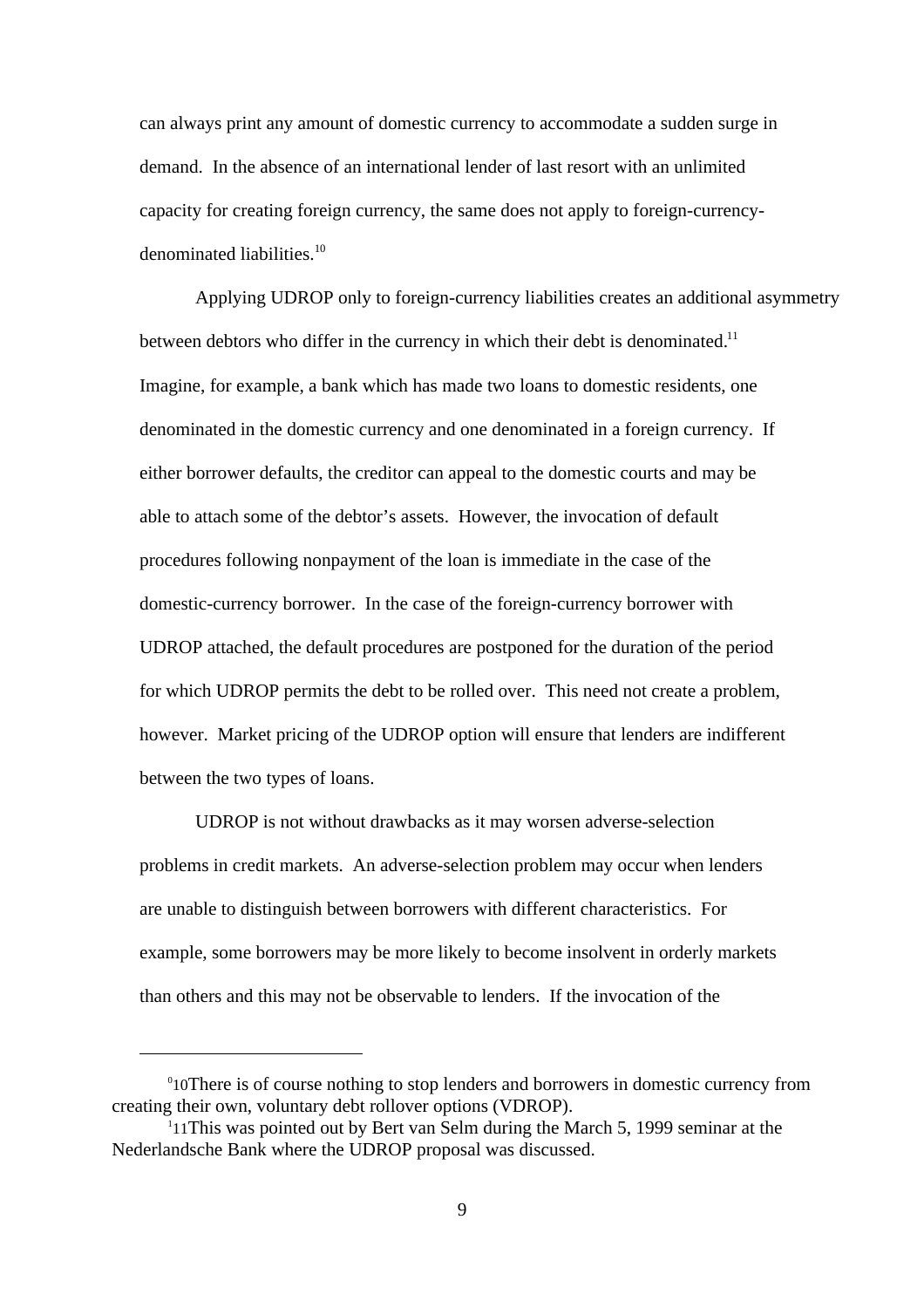UDROP proposal is at the discretion of borrowers then it can be invoked by insolvent borrowers in orderly markets and well as by fundamentally sound borrowers in disorderly markets. This makes foreign-currency loans with UDROP more attractive to the relatively risky borrowers. If the lenders try to charge a risk premium in the form of a higher penalty rate, then UDROP would become less attractive to the safer borrowers and more attractive to the risky ones. There may be no penalty rate at which lenders want to satisfy foreign-currency loan demand. Adverse selection typically leads to inefficiency.<sup>12</sup>

In Section III.3 we consider mechanisms for minimising the risk of abuse of the option. Even when the exercise of the option is at the sole discretion of the borrower, we believe that the potential for abuse, while real, is unlikely to outweigh the benefits of the proposal. There are two reasons for this.

First, the initiation of legal default proceedings against defaulters on foreign-currency liabilities is postponed for the duration of the rollover (we expect this to be between three and six months), rather than avoided permanently. Second, the lender and the borrower are free to negotiate any terms and conditions for the rollover package. In countries with reasonable debtor-creditor laws, the adverse selection problem may be mitigated with collateral requirements. Lenders can offer both UDROP contracts with high penalty rates and low collateral and UDROP contracts with lower penalty rates and high collateral. Then borrowers will sort themselves by type. Those who

<sup>&</sup>lt;sup>2</sup>12UDROP may also cause moral-hazard problems. Once the option is invoked, borrowers may have an incentive to engage in riskier behaviour than they otherwise would. However, this does not obviously lead to inefficiency. See Besley [1994] and Aizenman [1998] for discussions of adverse-selection and moral-hazard problems in loan markets.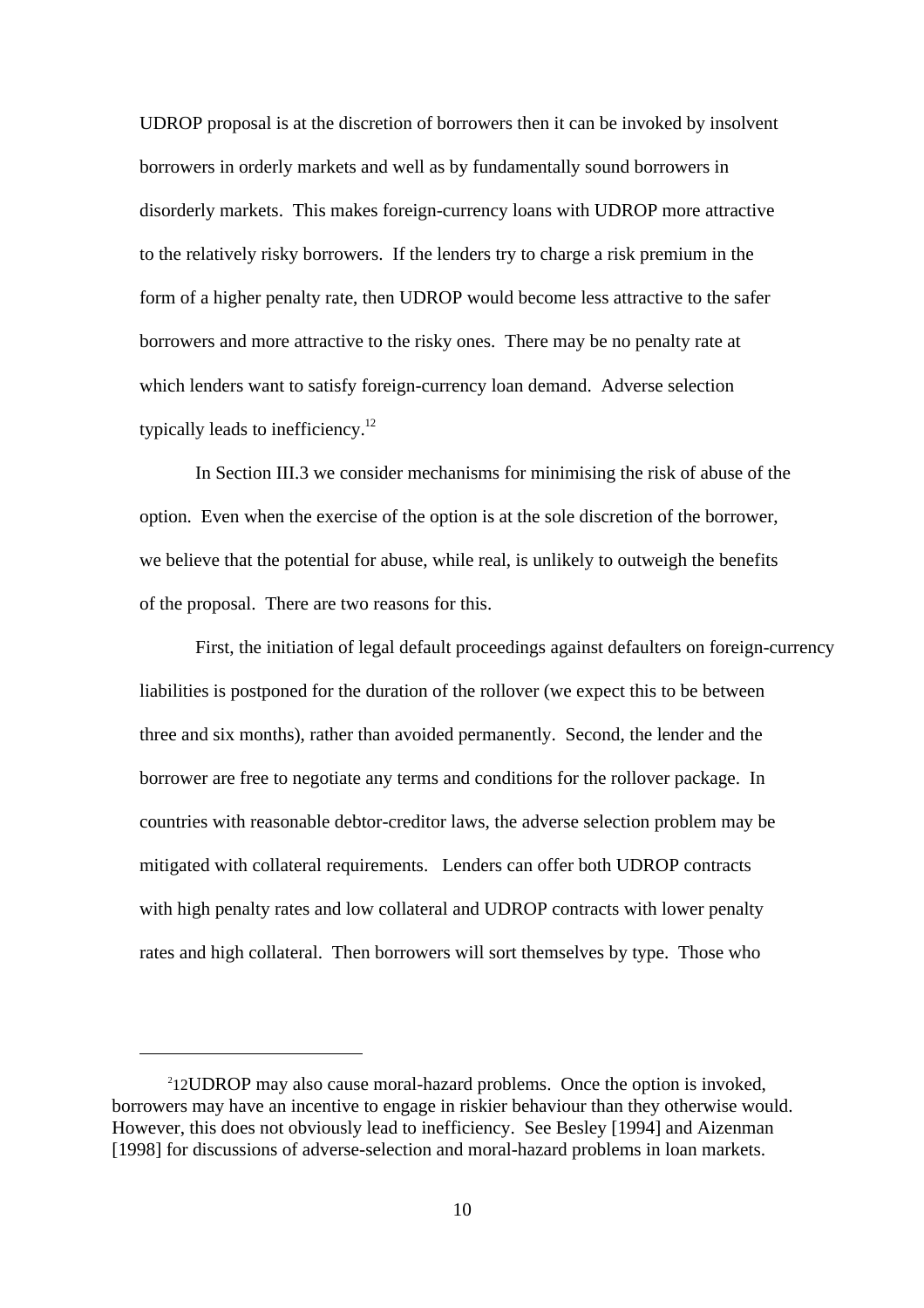are likely to become insolvent in orderly markets prefer the former contract; those who are unlikely to be insolvent except in disorderly markets prefer the latter.

#### **III.2 Should the option be for one or for multiple roll-overs?**

Our proposal is for a mandatory option for one fixed-term rollover only. One could, in principle, envisage a UDROP for a sequence of rollovers, each one at a higher penalty rate than the previous one. There are several reasons for not going this route. First, in the limit it would permit an insolvent borrower (or a borrower who is unwilling to meet the terms of the original debt contract), to engage in what effectively would be Ponzi finance, without the creditor being able to invoke the sanctions of formal default and bankruptcy.<sup>13</sup> Second, rollover crises tend to be intense but short-lived. A three or six month extension to the original loan should enable the dust to settle.

#### **III.3 Should a party other than the borrower pull the trigger?**

In its pure form our proposal envisages calls for the rollover option to be exercised at the sole discretion of the borrower.<sup>14</sup> Wim Boonstra has argued that a possible solution to adverse-selection problems associated with UDROP is to alter the way the option is triggered.<sup>15</sup> The idea is to find a mechanism so that UDROP is exercised only in 'disorderly market conditions' rather than in 'normal' times.

<sup>&</sup>lt;sup>3</sup>13Consider a sequence of one-period maturity loans. In a Ponzi scheme, the borrower each period borrows an amount at least equal to last period's principal plus interest due.

<sup>4</sup> 14The 'European' option format, according to which an option can be exercised only at a specific date (in our case the expiration date of the original loan contract) seems slightly simpler than the 'American' option format, under which the option can be exercised any time before or at a specific date, but no issue of principle is involved.

<sup>5</sup> 15At the March 5, 1999 seminar at the Nederlandsche Bank and in subsequent correspondence.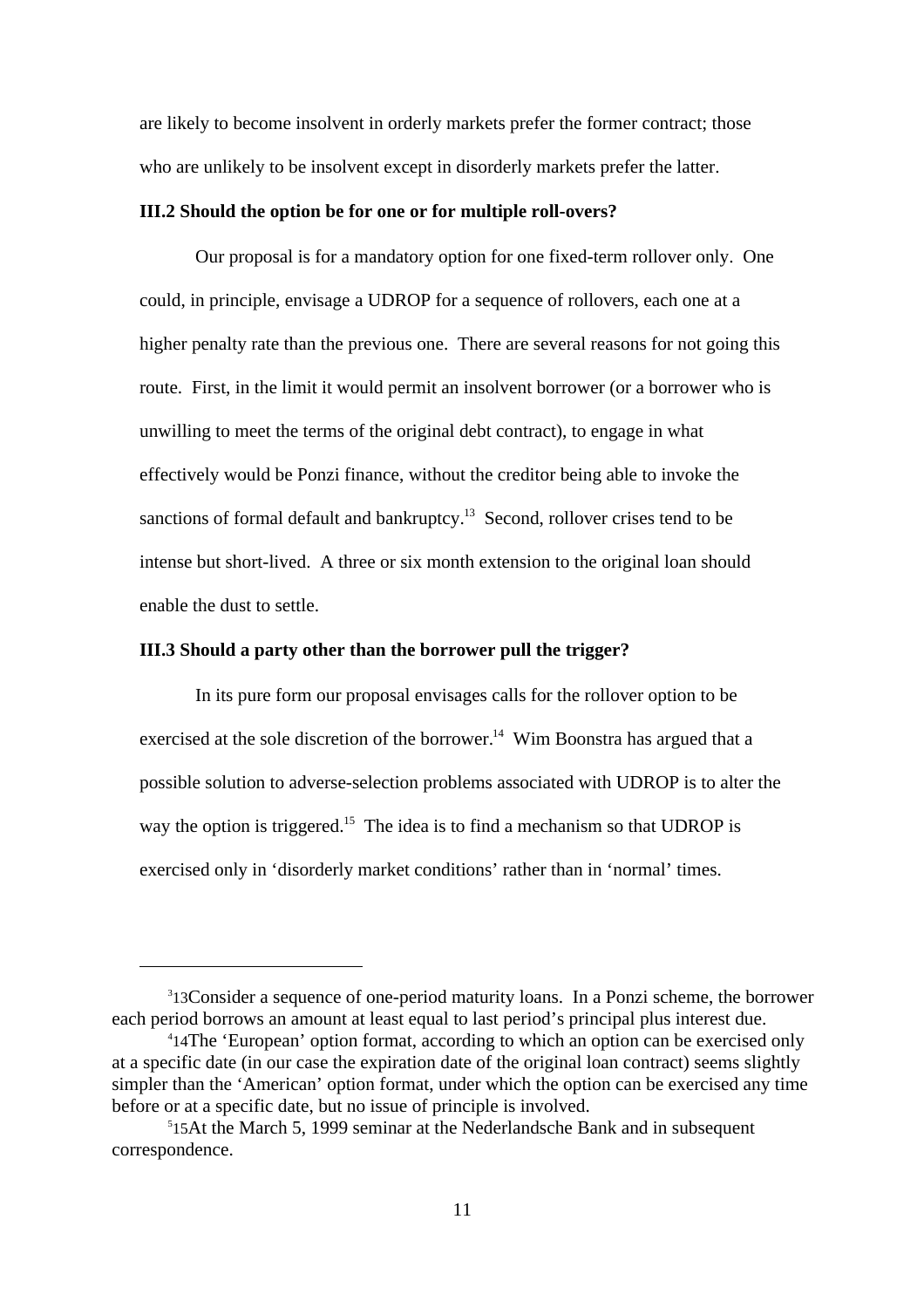Boonstra's first proposal involves giving national central banks the power to decide when a liquidity crisis has occurred. The UDROPs can be exercised only after a crunch has been officially declared. We do not believe the central bank should rule on individual cases. The pressure on the central bank to act hastily would preclude the bank from being able to gather sufficient information to do so. It would also create a serious threat of corruption and would encourage wasteful rent-seeking by interested parties.

Even if the central bank remained virtuous and disinterested, its competence in this area can be questioned. In many countries, the central bank is close to being a pure 'monetary authority' with very limited supervisory and regulatory functions. Even when it has significant supervisory and regulatory functions, it is unlikely to have the information necessary to make the 'illiquid' vs. 'insolvent' call with any degree of accuracy. There is also no reason to believe that the most exposed foreigncurrency debtors will be central-bank-regulated financial intermediaries. Indeed they may not be classified as financial intermediaries at all.

The allure of the UDROP proposal is that it does not require any intrusive vetting of would-be rollover candidates by some third party. Restricting the role of the central banks to that of determining a state of national disorderly markets might not compromise the strengths of UDROP too much. Note, however, that among the foreign currency debtors who might wish to invoke the rollover option could be a national government or indeed a central bank itself. The potential for abuse of UDROP by the insolvent would therefore not be completely eliminated.

In another version of UDROP, the power to make a determination of disorderly markets (either at the national level or at a wider regional or global level) would rest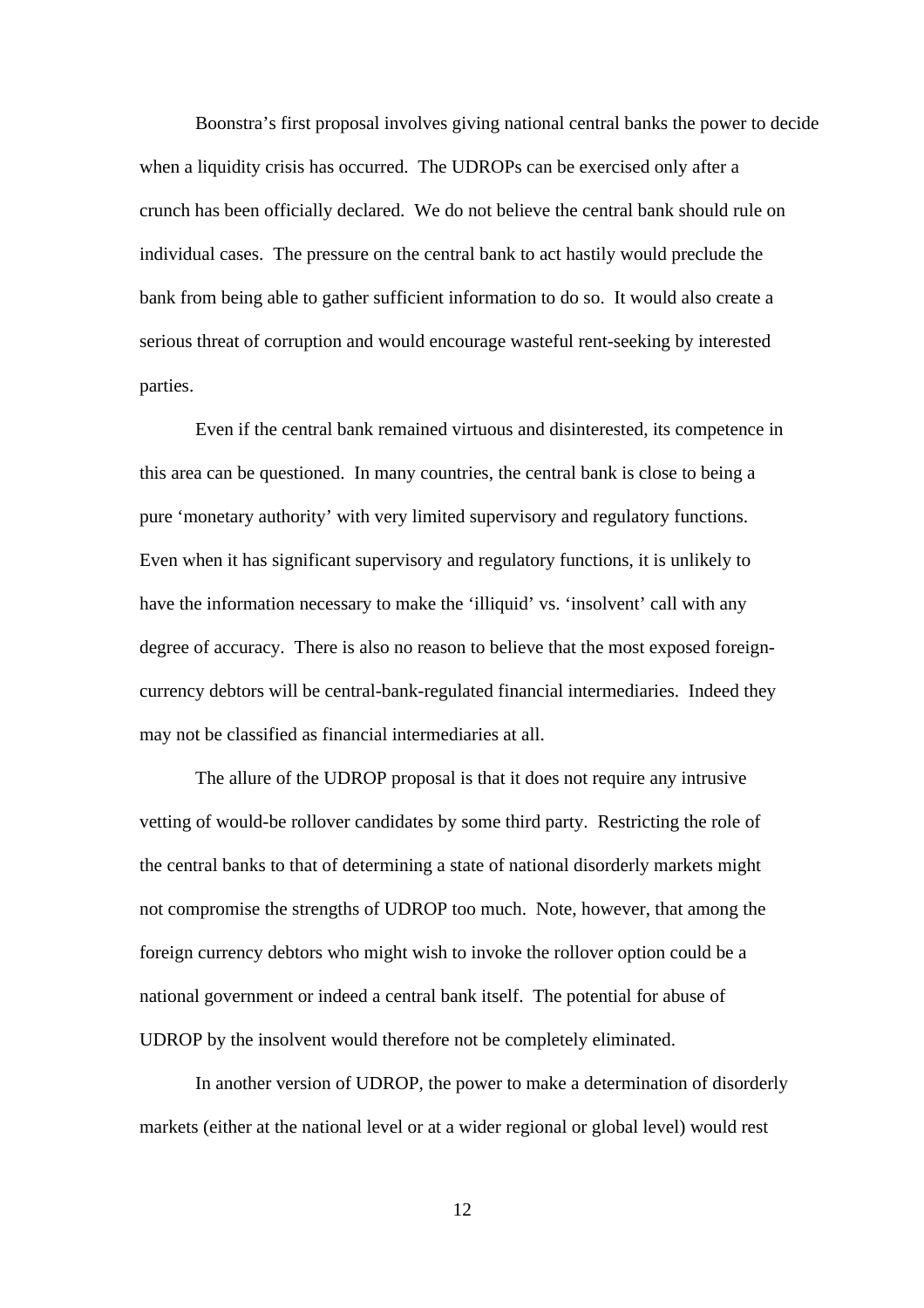with the IMF rather than with central banks. However, one of the strengths of the pure UDROP proposal is that it keeps politically mandated international bureaucrats out of the debt rollover game. Our proposal is rule-based, market-oriented and general. This is at the opposite end of the spectrum from IMF operations, which tend to be discretionary, intensely political and case-by-case. Inevitably, a decision on whether to declare a condition of national disorderly market would be tied up with how happy the IMF felt with a country's general compliance with IMF standards of good behaviour. The experience of the last two decades raises doubts about whether the Fund possesses the expertise, the clout or the political independence to be an effective arbiter.<sup>16</sup>

A final restriction on the pure debtor-initiated trigger mechanism, also proposed by Boonstra, would be to base the determination of a condition of national disorderly markets on a mechanical rule, based on observable and 'objective' indicators, rather than on the judgement of a central bank or a multilateral agency. One definition of 'disorderly markets' might be a rapid and large increase in the spread on sovereign debt over the relevant benchmark. Another might be a sufficiently sudden and sizable loss of net foreign exchange reserves. It is essential for this alternative, that the relevant variables are well defined, that they can be measured swiftly and that their values are verifiable. Speed, automaticity, universality and absence of political interference must remain the hallmarks of the UDROP.

#### **III.4 Should the rollover option be mandatory or voluntary?**

<sup>6</sup> 16For a more positive view of the IMF's role and performance, see Fischer [1998].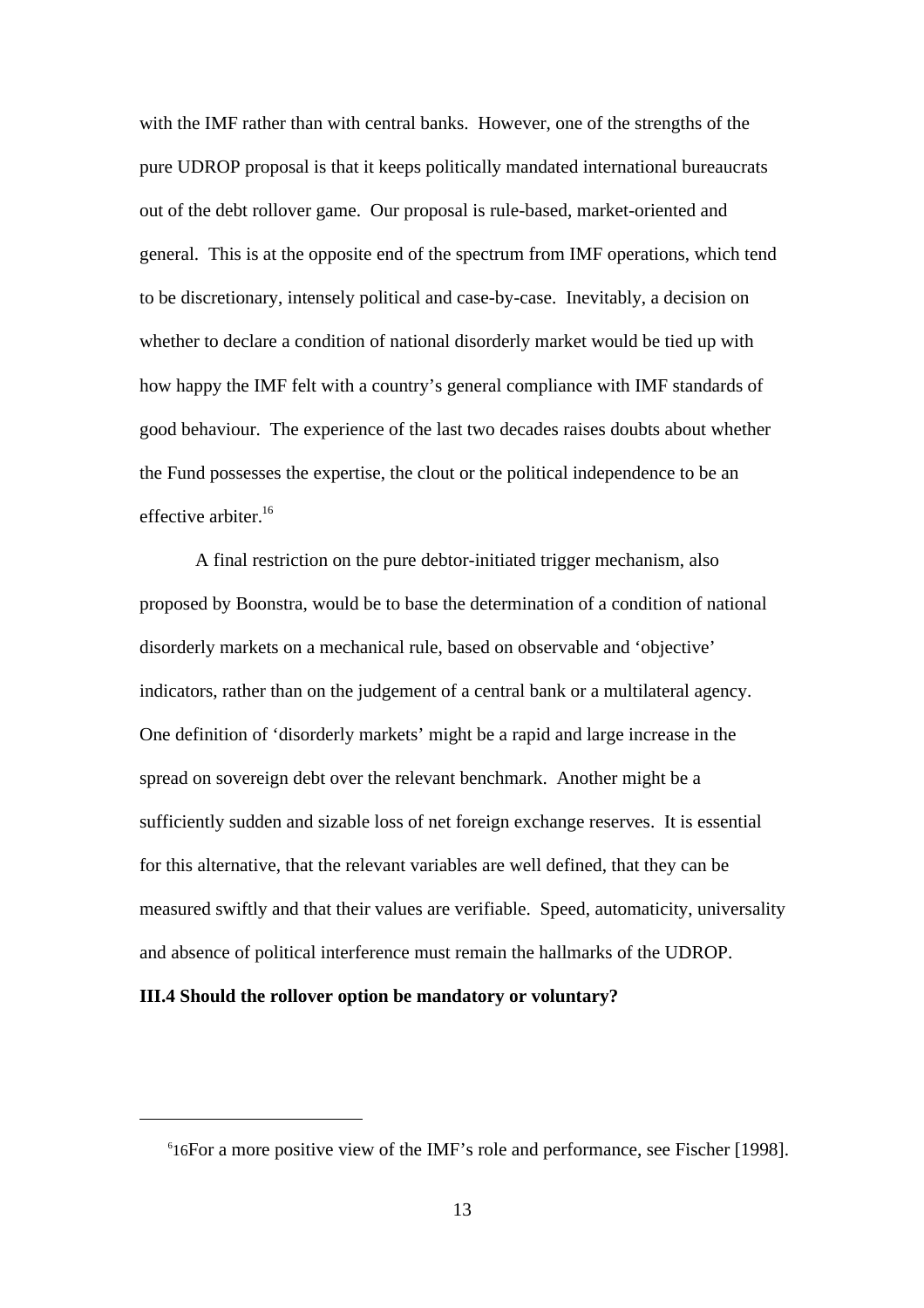The reason for making the roll-over option mandatory is that rollover risk is not correctly priced in international financial markets. An important reason for this is adverse selection.

Some might object that creditworthy borrowers, unlikely to face a rollover problem, should not be forced to pay for this irrelevant option. In our view, there is a crucial weakness in relying solely on market forces to produce voluntary roll-over schemes (*VDROPS)* or analogous arrangements such as those discussed below.

If borrowers differ in the likelihood that they would invoke the option in times of orderly markets, then safer borrowers might try to signal their type by asking for loans without the rollover option. Refusing the option would become necessary to be judged credit worthy. This could limit or destroy the effectiveness of any voluntary, market-based scheme. This may be the key reason why the reason the markets have not produced any significant amount of *VDROPs.* The negative consequences of adverse selection can be mitigated by mandating. This is well known from other areas of insurance where adverse selection is a problem, such as health insurance. UDROP falls squarely in that tradition.

There have already been some plans similar to what we propose. Argentina and Mexico have schemes where the country pays a commitment fee to foreign banks in return for the right to draw upon a foreign-currency facility over a specified time period. This is similar to a foreign-currency overdraft facility or credit line and is a (voluntary) option to borrow foreign currency.<sup>17</sup> The Argentine central bank and a

<sup>&</sup>lt;sup>7</sup>17 From Eichengreen [1998], we quote the following information on these credit lines. Argentina agreed a contingent repurchase facility with 13 commercial banks, which provides for \$ 7 billion in standby credits. Mexico has an arrangement with 31 commercial banks which provides for \$ 2.5 billion in facilities. The Argentine Central Bank can swap Argentine Government securities for U.S. dollars up to the specified ceiling, at an effective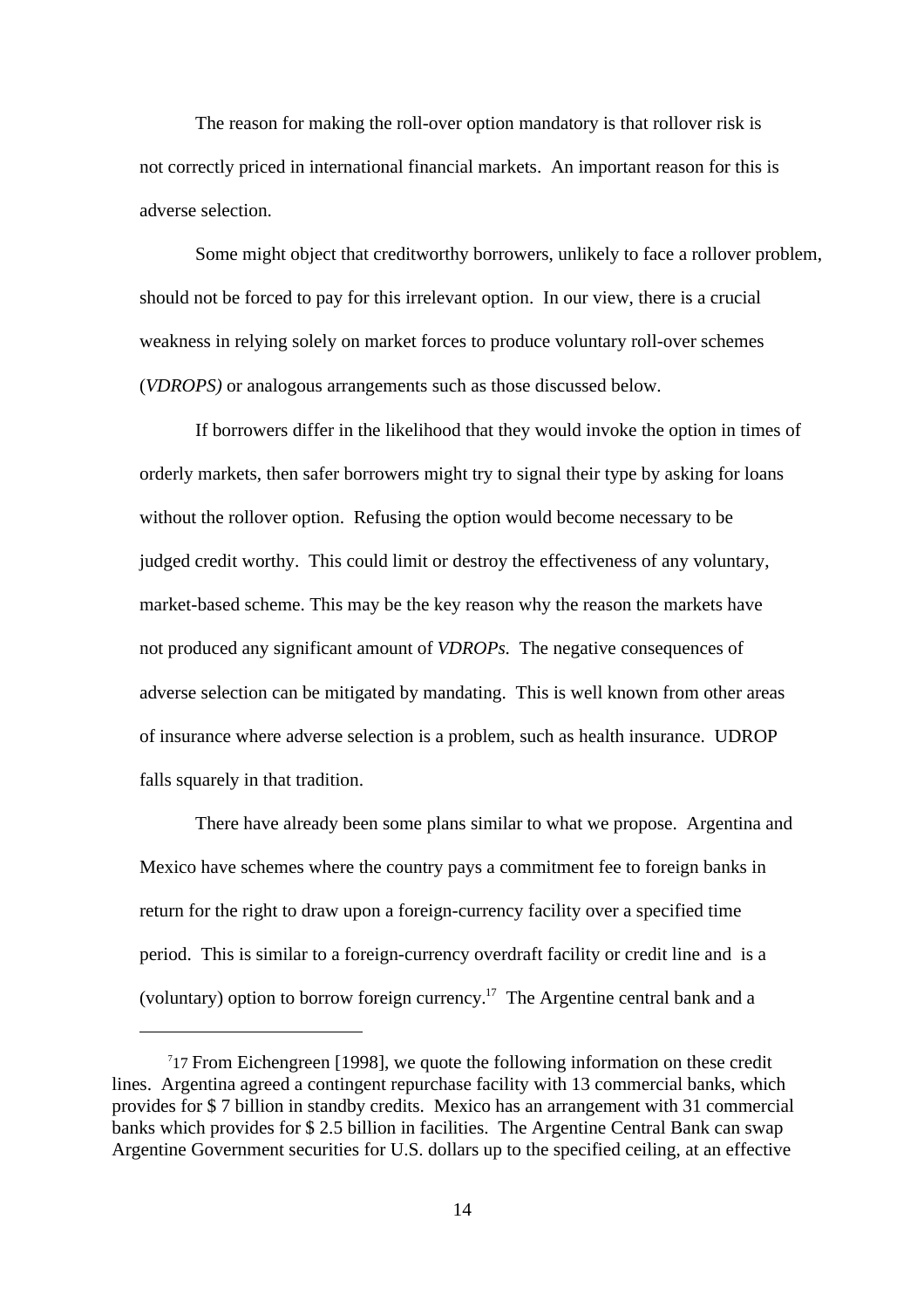group of 14 international banks agreed upon a Contingent Repo Program. This gives the central bank the option to sell certain domestic assets for US dollars subject to a repurchase clause. In 1995, Mexico arranged a contingent-loan facility with a group of international banks. Indonesia arranged stand-by facilities three times during the period 1995-1997 and made drawings totalling \$1.5 billion on two occasions.

In a similar spirit, in May 1998 the Shadow Financial Regulatory Committee proposed that a *haircut* be imposed on foreign-currency creditors who refuse to roll over their loans to countries who have been granted IMF emergency lending.<sup>18</sup> IMF emergency lending should be made conditional on borrowing countries having a mechanism that imposes a financial penalty (the *haircut*) on creditors who refuse to roll over their credit. The haircut does not apply if the creditors roll over their loans at no higher rate of interest until the IMF loan is paid back. We view this proposal as inadequate for dealing with liquidity crises that often erupt with very little notice. If one had to wait until an IMF loan (presumably with an IMF program and associated conditionality attached) was agreed, the damage would already be done. The rollover mechanism has to be automatic. It should be activated at the discretion of the borrower, without any need for time-consuming interventions and assessments by international agencies or national central banks. The pure UDROP proposal satisfies these criteria. The UDROP with central bank determination of national disorderly market conditions comes close.

interest rate of Libor plus 205 basis points. The commitment fee is 33 basis points. Loan length is two to five years, depending on the commercial bank involved. These agreements omit the no-adverse-material-change clause that would otherwise permit banks to back out of their agreement in the event of a crisis.

<sup>8</sup> 18See Litan [1998].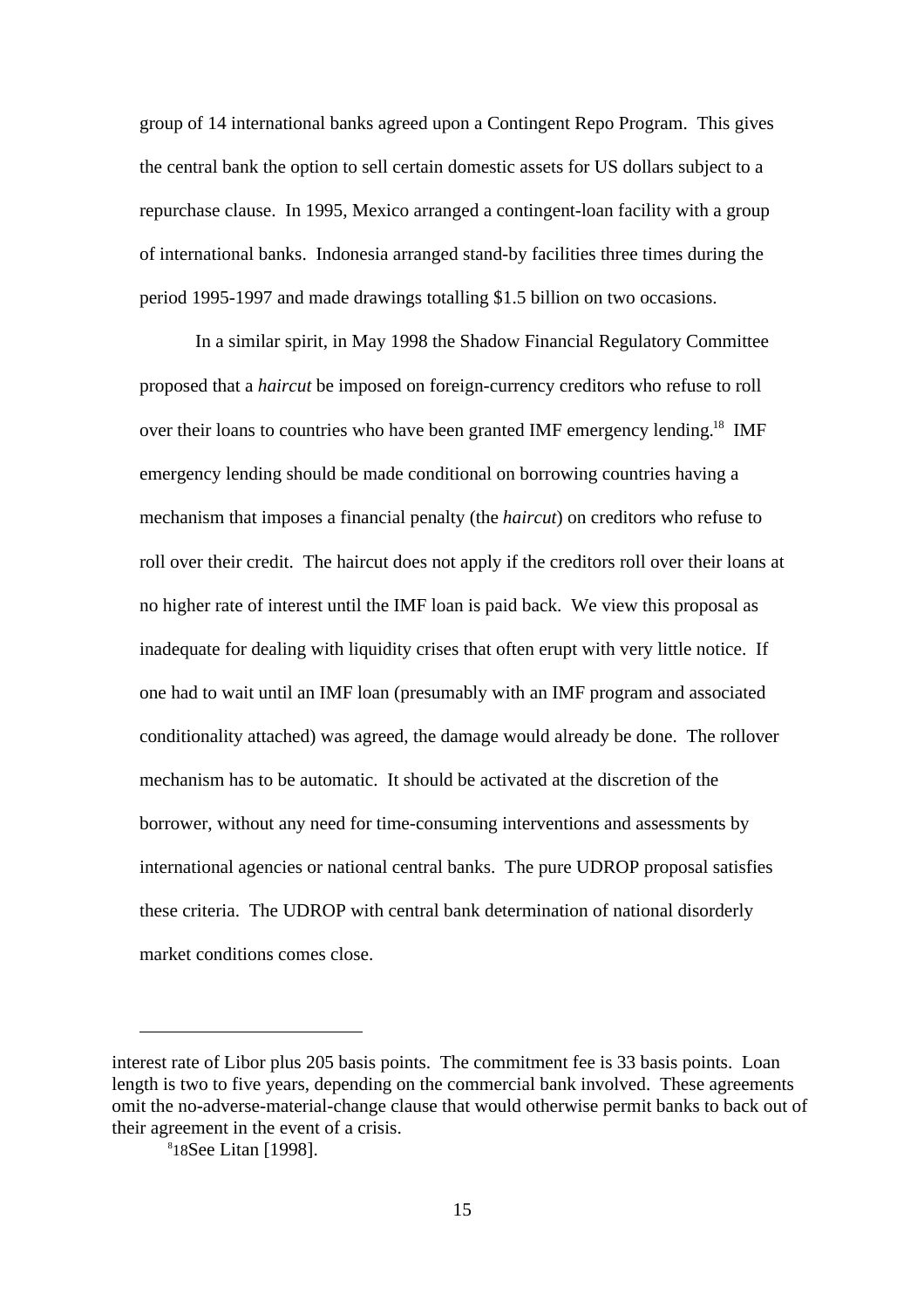The main problem with these voluntary rollover facilities or credit lines is that they are few and far between. Where they have been arranged, they have covered only a small fraction of the foreign-currency debt potentially subject to rollover problems. No doubt the adverse selection problem already referred to is one cause for the market's under-provision of rollover insurance.

It is easy to overstate the cost of our scheme to credit-worthy borrowers (and even to those who are both credit worthy and confident of never being caught in a rollover crunch). Creditworthy borrowers who are perceived as certain never to exercise the rollover option would not be hurt by the obligation to buy it. An option that will never be exercised has a price of zero. Of course, a borrower's credit worthiness may be his private information, but as we mentioned before, if a country has sensible debtor-creditor laws and an efficient judicial system, collateral may be used to overcome the associated adverse-selection problem. If some countries' country's legal systems are inefficient, we consider the costs due to adverse selection to be a price worth paying if the alternative is the unnecessary liquidity crunches that periodically damage the world economy.

The introduction of UDROPs is likely to discourage some intermediation and we believe this is a good thing. If there is considerable nervousness about the possibility of an international credit crunch, rollover options would be expensive. This would discourage inappropriate intermediation that might have occurred if market participants had not been forced to take a hard look at the risks.

#### **III.5 How can we put the U in UDROP?**

If it is indeed desirable that the rollover option be universal, how could it be made legally so? The legal issue could be resolved at the national level if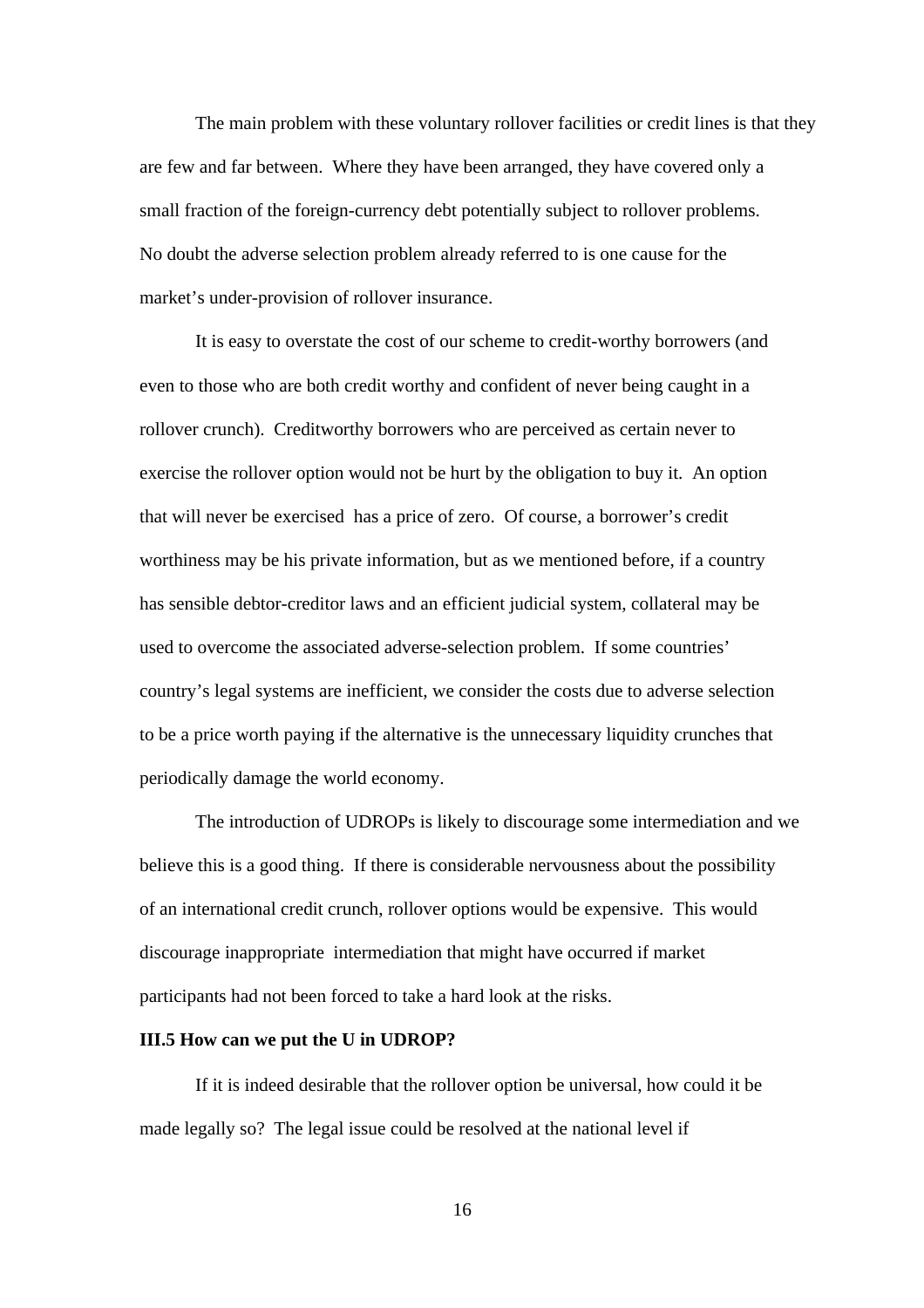governments were to declare any foreign-currency debt contracts without a rollover option to be illegal, and non-enforceable. To encourage countries to impose such a legal clause, the IMF could refuse assistance to countries not requiring UDROP. Even better would be an agreement among all IMF members that foreign currency-debt contracts without the option would be unenforceable in any member's courts.

#### **III.6 Could the rollover option be strippable?**

While under our proposal every foreign-currency loan would come with a rollover option, it might be efficient to allow the option to be stripped from the associated debt and to be traded separately. While borrowers would not be permitted to sell the right to roll over their debt, the obligation to provide the funds to finance the rollover could be traded by the creditor (either the original creditor or the party to whom the debt instrument has subsequently been sold).

We believe it to be essential that the creditor at the moment the option is exercised, is also the party that has the obligation to roll over the debt. This would ensure that, as far as a debtor caught in a rollover crisis is concerned, the funds to finance the rollover would indeed be there: the maturity of the existing debt would simply be extended. The creditors could, however, avail themselves of private rollover re-insurance. There is no compelling reason for insisting that lending and insurance be provided by the same financial intermediary, as long as it is clear that, should the counterparty in the re-insurance market fail, the obligation to roll over the debt stays with (or reverts to) the party who is the creditor at the moment the option is exercised. UDROP might be ineffective if borrowers had to chase down the purchaser of the option to receive an extension.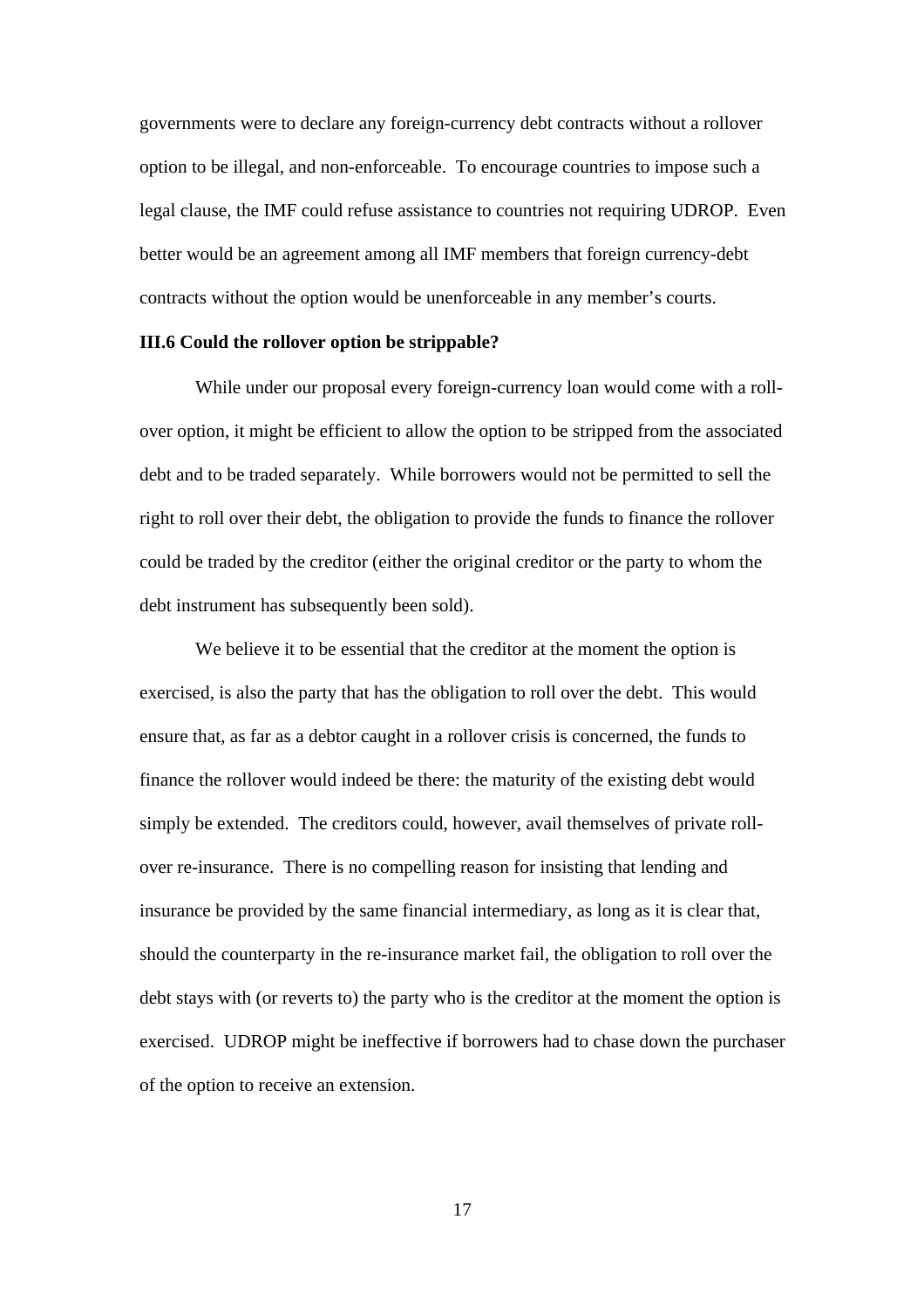Unbundling the loan and the rollover option has two interesting potential consequences. The first is that the borrower, while dutifully holding the rollover option on his debt (that is, holding a long position in rollovers bundled with his debt), could, if rollover options were created and traded separately, go short in the unbundled rollover option (or write such options himself), thus ending up with a zero or even a negative net rollover position. This would not be a problem for UDROP as long as the rollover option is specific: an obligation to roll over, at a specific date, a given amount of foreign currency debt issued by a specific, named borrower.

We are in favour of voluntary rollover insurance, in addition to the mandated roll-over insurance embodied in UDROP. The adverse selection argument for mandating rollover insurance (based on the belief that not demanding the rollover option would be used as a signal of superior creditworthiness) does not apply to trading in unbundled or general roll-over options as long as, as far as the foreign currency debtor is concerned, the original debt obligation remains bundled with a rollover option for the full face value of the debt at maturity. The original bundled option ensures that the creditor cannot compel the debtor to repay a specific loan at maturity. That feature survives intact regardless of the amount of additional, general, rollover insurance that is written, as long as it is contractually unambiguously clear that a particular loan (or other debt instrument) can only have one rollover option attached to it.

The second consequence, already referred to, is that, if the option is unbundled and sold separately, additional counterparty risk could interfere with the ability of the borrower to exercise the option, if the party to whom the roll-over obligation has been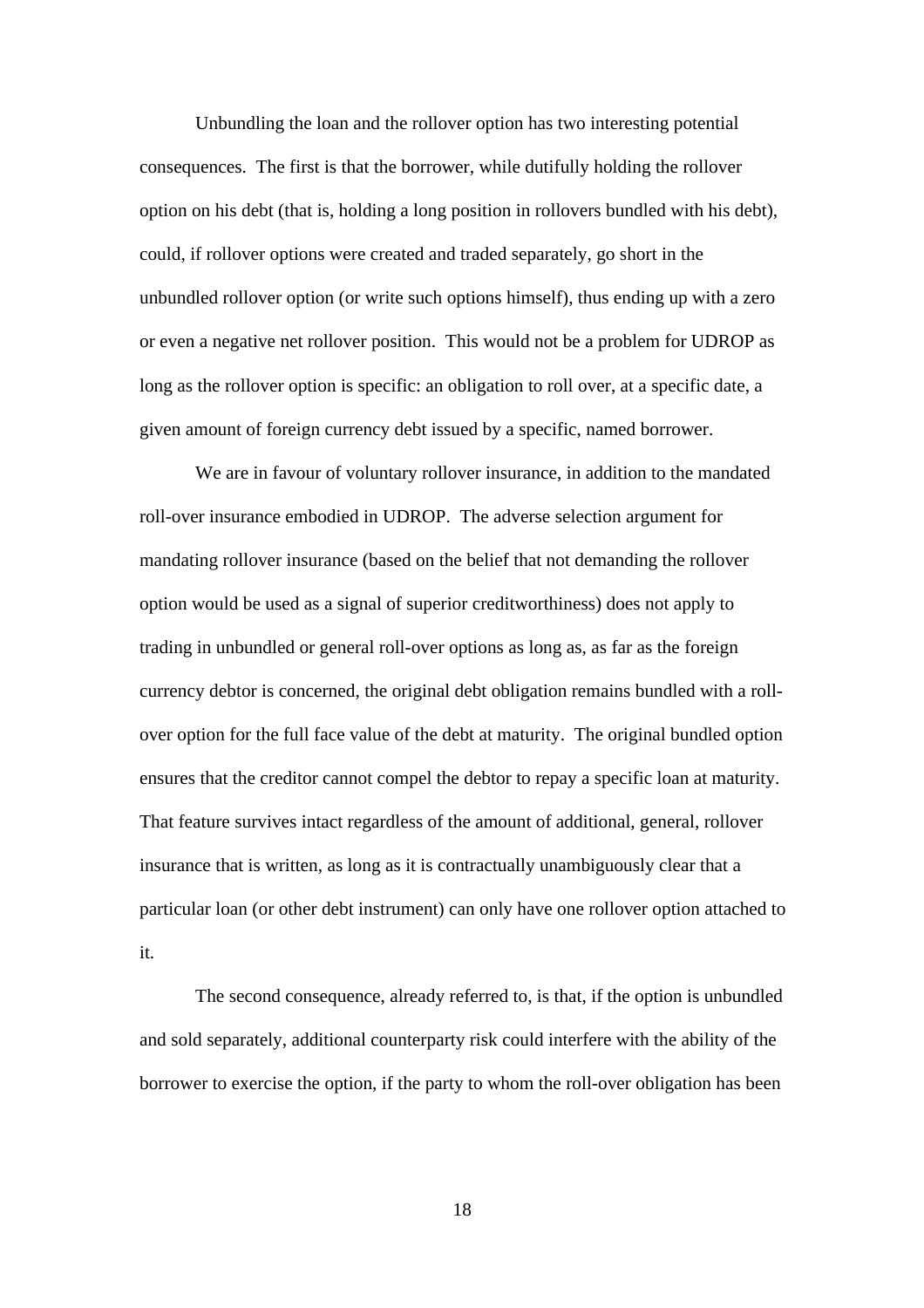sold were to default.<sup>19</sup> The solution to this second potential problem would be to make it contractually clear, that it is the holder of the foreign currency credit at the time the option is exercised, who is obliged to roll over the debt. It would be the responsibility of that creditor to try and re-claim the rollover from the party that has written the roll-over option, or to whom the rollover obligation has subsequently been traded.

We agree that the rollover option should be an integral part of the loan and that the creditor at the moment the option is exercised must be obliged to provide the extension if the option is exercised. Subject to that, the option could be stripped and traded, with market participants effectively creating a reinsurance market to spread the risk of UDROPs being exercised.

#### **III.7 Introducing UDROP**

It will probably be necessary to 'grandfather' existing foreign-currency loans that do not have a rollover option attached. UDROPs would then be required only for new foreign currency borrowing. As long as the stock of outstanding foreigncurrency debt without a rollover option is significant, some liquidity crisis risk will remain. As time passes and outstanding foreign-currency loans without UDROP mature, this risk will dwindle.

#### **IV. Conclusion**

UDROP is meant to address the situation where a large number of people all try to leave a room simultaneously through a small door, hotly

<sup>9</sup> 19We are grateful to Wim Boonstra and Han de Jong for this point.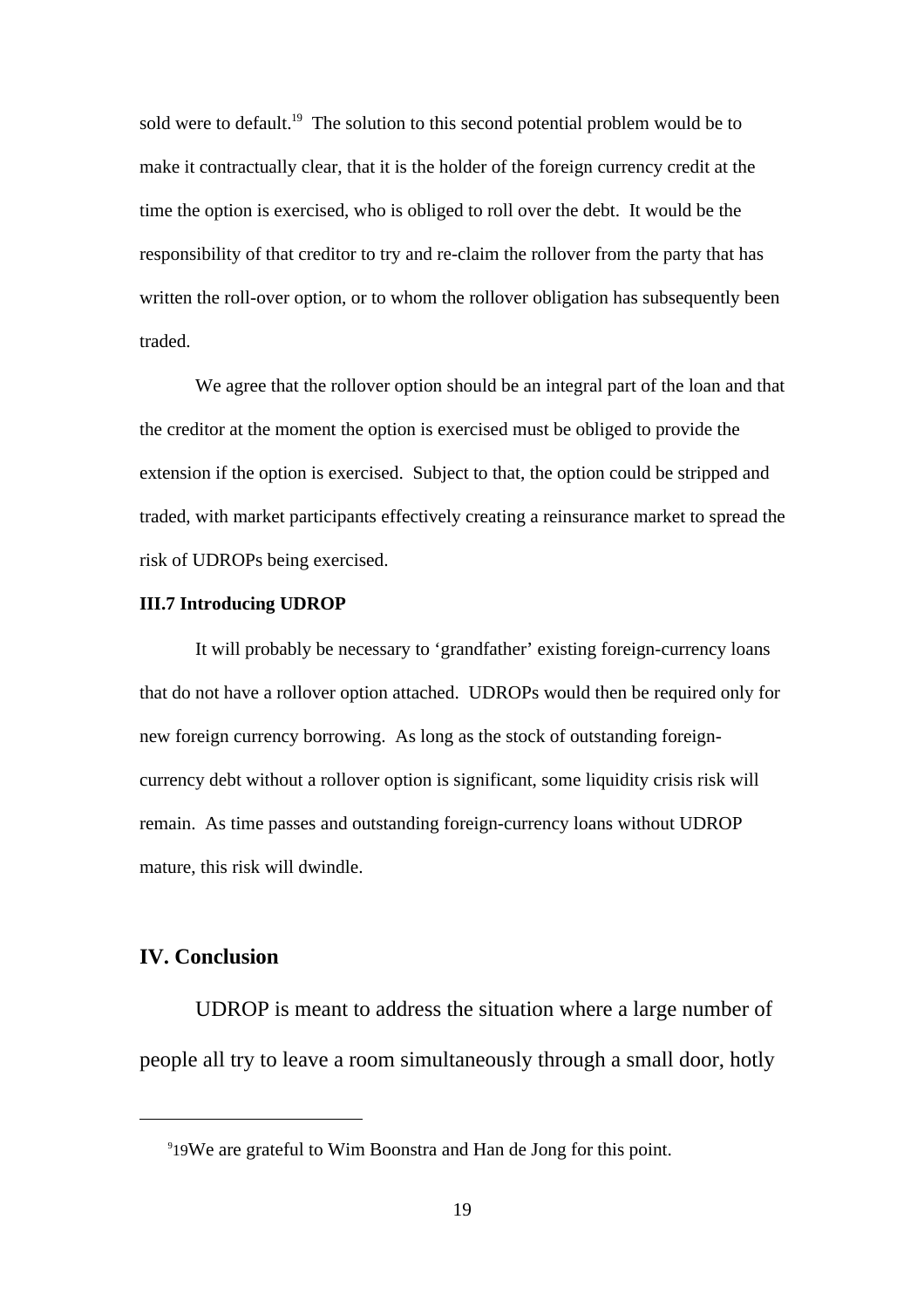pursuing of a limited number of prizes that will be handed out on a firstcome, first-served basis. If it works as we expect it to, it will not only allow the system to cope better with a roll-over crisis when one occurs, it will also reduce the likelihood and incidence of such crises.

The UDROP proposal is market friendly and does not involve large administrative, regulatory and enforcement costs. There is no need for an independent agency to monitor any 'trigger' that would allow the borrower to exercise the option. The option can be exercised by the borrower when his original loan expires, under any conditions. The penalty ensures that under normal market conditions, no borrower would choose to exercise the option. It does not require any commitment of public (bilateral or multilateral) money.

An added benefit of the options is that it would force the market participants, who have to price these options, to pay serious attention to the prospects of liquidity crises. The mandatory rollover option would force all market participants to assess and price these risks. The pricing, under orderly market conditions, of instruments for dealing with disorderly market conditions will no doubt always be an imperfect science. The cost of not having this international liquidity insurance in place is however, too high to tolerate.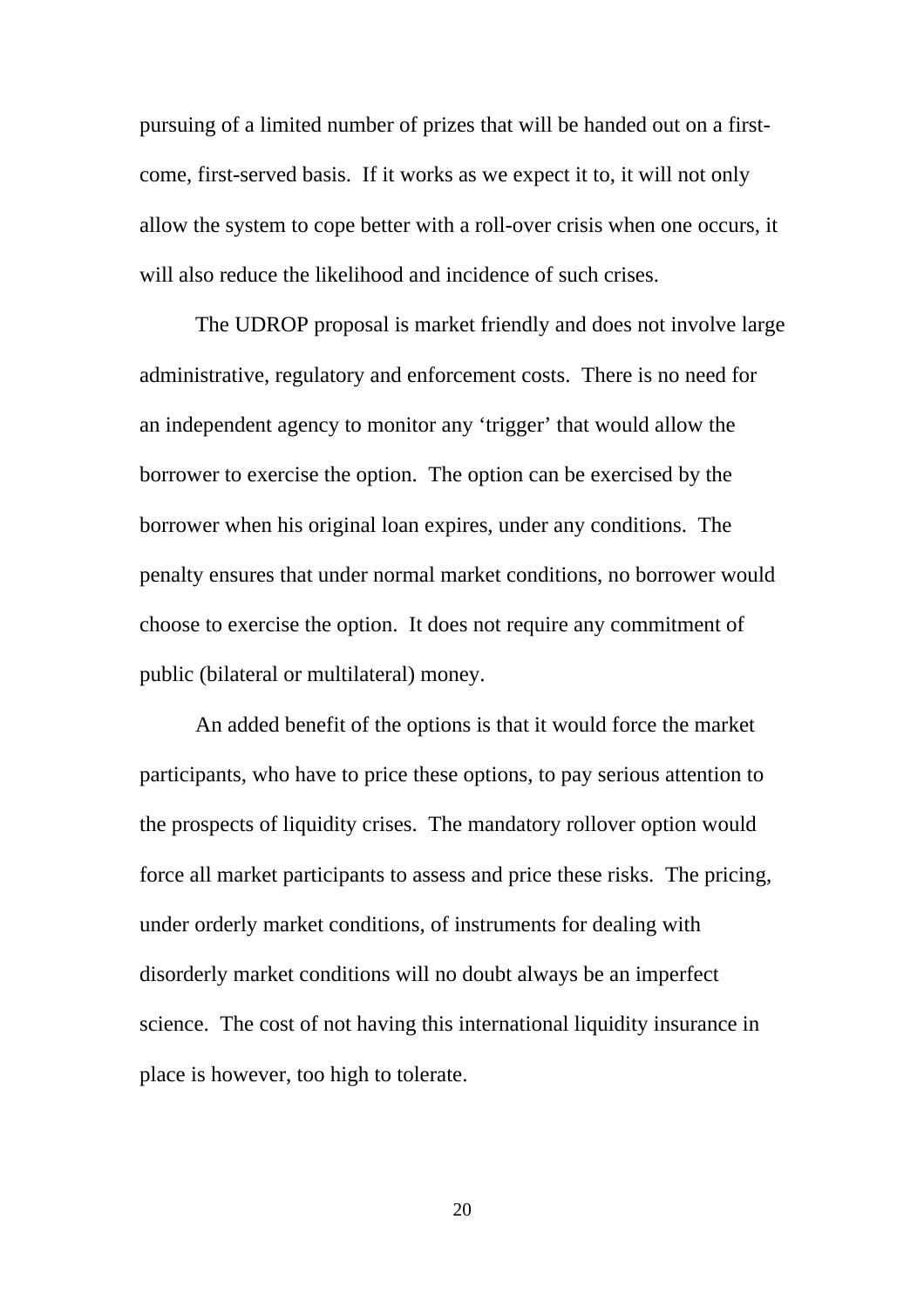In the past few centuries, financial markets have fluctuated unpredictably between periods of orderly market conditions and episodes where herd instinct and collective panic ruled the roost, liquidity dried up, collateral vanished and asset values collapsed. The harm inflicted on the real economy by such liquidity crises has been out of proportion to the cost of forcing all international financial market players to add UDROPs to foreign currency lending and borrowing.

Professors Merton and Scholes, who may have time on their hands, can derive formulae for pricing these options, bundled or unbundled. Options traders can deal in them. More important, it would make a contribution to global financial stability. The alternatives are continued financial instability, capital controls, foreign exchange controls, taxes on international capital flows and other costly and inefficient interventions, that invite evasion and corruption. It seems worth a try.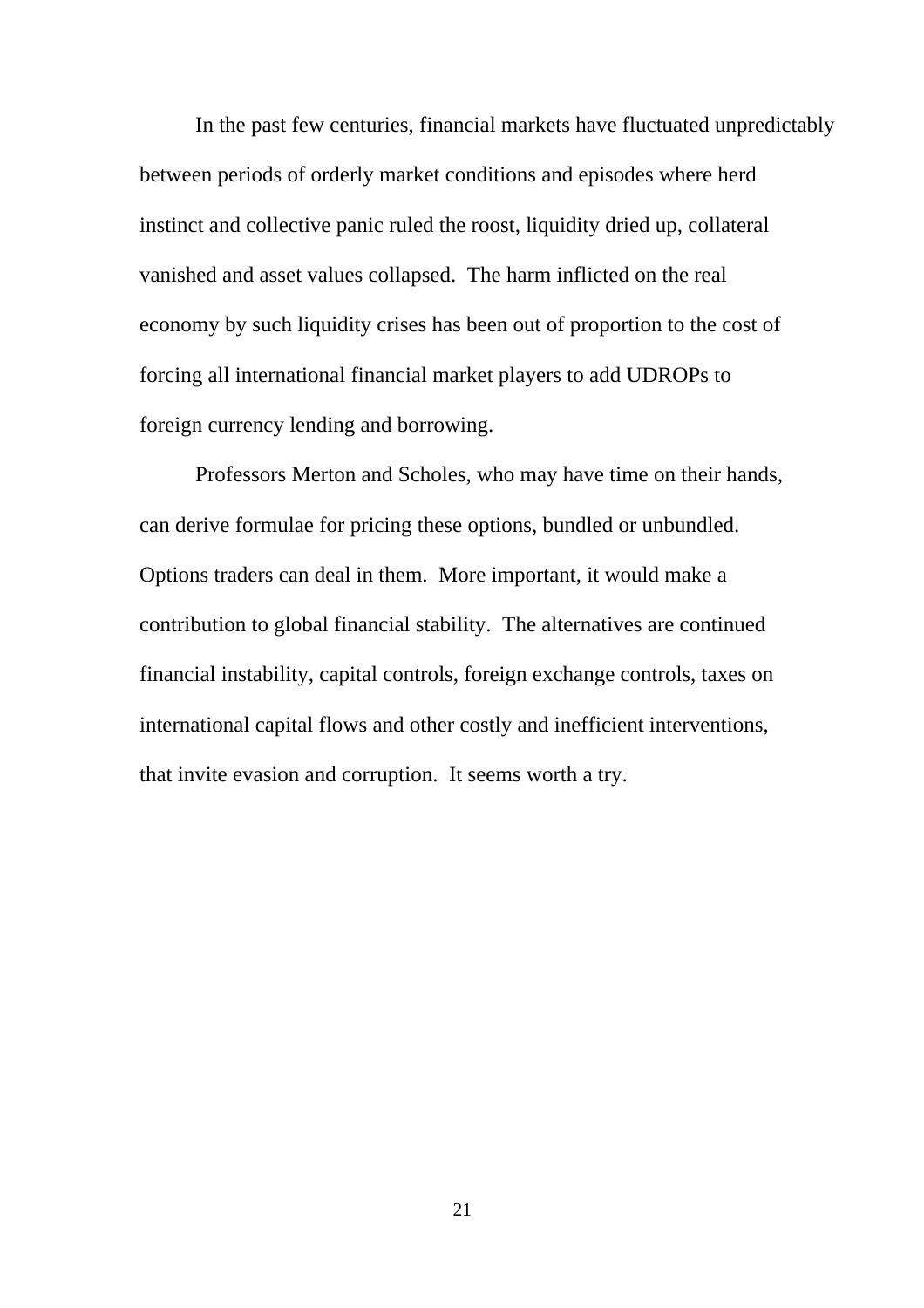### **Bibliography**

Aizenman, Joshua [1998], "Capital Mobility in a Second Best World: Moral Hazard with Costly Financial Intermediation", NBER Working Paper No. 6703.

Besley, Timothy (1994), "How do Market Failures Justify Interventions in Rural

 Credit Markets," *World Bank Research Observer* 9, January, pp. 27-48.

Willem H. Buiter, Giancarlo Corsetti and Paolo Pesenti [1998a], *Financial Markets and European Monetary Cooperation: The Lessons of the 1992-93 Erm Crisis*, Cambridge, Cambridge University Press.

\_\_\_\_\_\_\_\_\_\_\_\_, \_\_\_\_\_\_\_\_\_\_\_\_ and \_\_\_\_\_\_\_\_\_\_\_\_\_\_ [1998b *], Interpreting the ERM Crisis: Country-Specific and Systemic Issues*, Princeton Studies in International Finance, No. 84, March.

Ricardo J. Caballero and Arvind Krishnamurthy [1998], "Emerging Market Crises:

 An Asset Markets Perspective", NBER Working Paper No. 6843, December.

Jorge A. Chan-Lau and Zhaohui Chen [1998], "Financial Crises and Credit Crunch as

a Result of Inefficient Financial Intermediation - with reference to the Asian Financial Crisis", mimeo, International Monetary Fund.

Roberto Chang and Andres Velasco [1998a], "Financial fragility and the exchange

rate regime", NBER Working Paper No. 6469, March

Roberto Chang and Andres Velasco [1998b], "Financial crises in emerging markets: a canonical model", NBER Working Paper No. 6606, June.

Harold Cole and Timothy Kehoe [1996], "A self-fulfilling model of Mexico's 1994- 1995 debt crisis", *Journal of International Economics*, 41, pp. 309-330.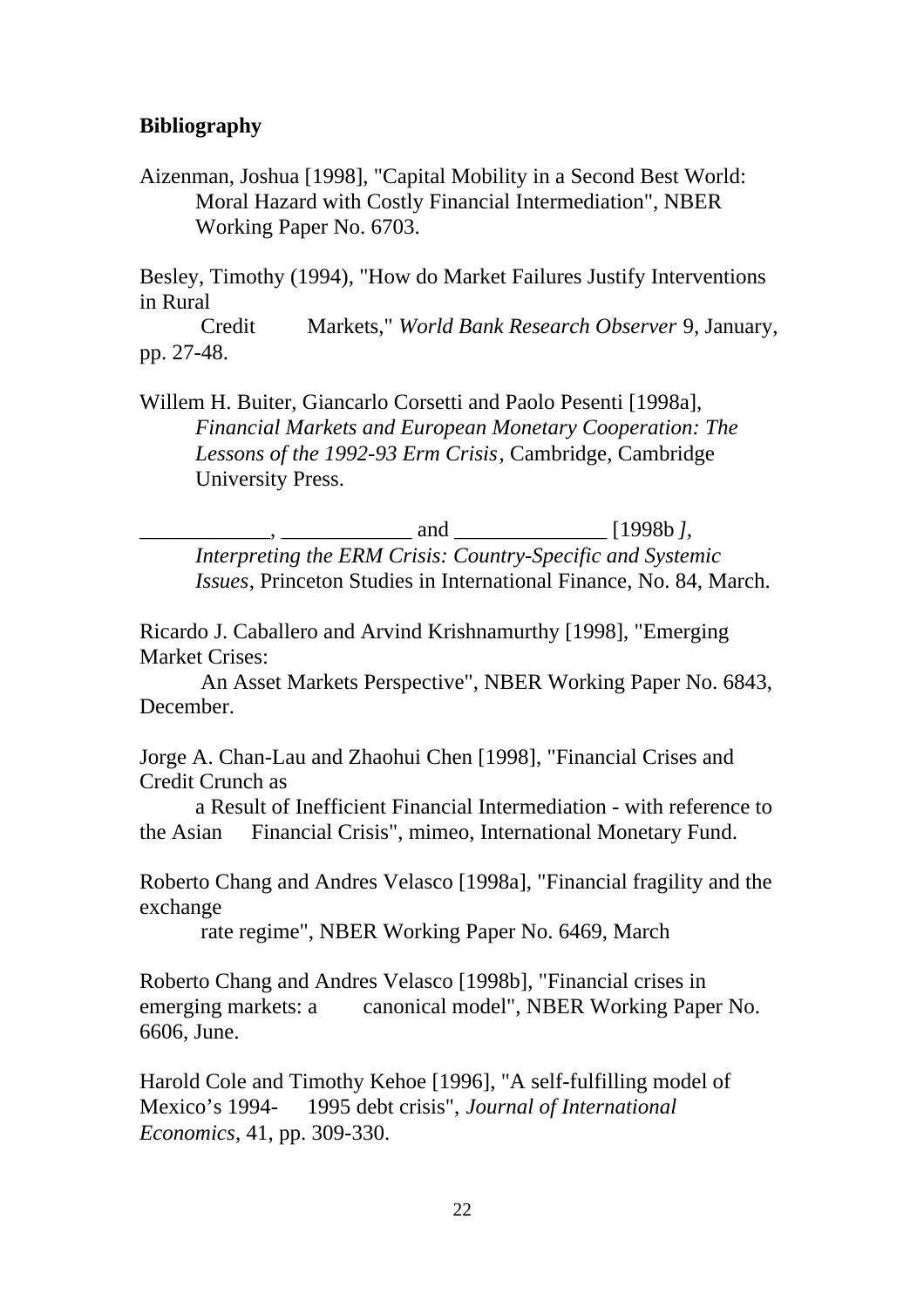Giancarlo Corsetti, Paolo Pesenti and Nouriel Roubini [1998a], "Paper Tigers? A Model of the Asian Crisis", paper presented at the NBER-Bank of Portugal International Seminar on Macroeconomics, Lisbon, 14-15 June.

Giancarlo Corsetti, Paolo Pesenti and Nouriel Roubini [1998b], What caused the

Asian Currency and Financial Crisis? Part II: The Policy Debate. NBER

Working Paper No. 6834, December.

Ash Demirguç-Kunt and Enrica Detragiache [1997], "The Determinants of Banking Crises: Evidence from Developing and Developed Countries", International Monetary Fund Working Paper No. 106.

Douglas Diamond [1984], "Financial Intermediation and Delegated Monitoring", *Review of Economic Studies*, LI, pp. 393-414.

Douglas. Diamond and Philip H.. Dybvig [1983], ``Bank Runs, Deposit Insurance, and Liquidity,'' *Journal of Political Economy* 91, 1983, 401- 419.

Rudiger Dornbusch, Ilan Goldfajn and Rodrigo O. Valdes [1995], "Currency Crises

and Collapses", Brookings Papers on Economic Activity, 1, pp. 219-270.

Rudiger Dornbusch [1998], "Capital Controls: An Idea Whose Time Is Past", In S. Fischer et. al. [1998],

Philip H. Dybvig [1992], ``Bank Runs,'' a contribution to *The New Palgrave Dictionary of Money and Finance* 1, New York: Stockton Press, 1992, 171- 173.

Jonathan Eaton [1987],."Public Debt Guarantees and Private Capital Flight," *World Bank Economic Review*, 1 (May 1987): 377-395.

Jonathan Eaton [1989], "Beyond the Debt Crisis: Alternative Forms of Financing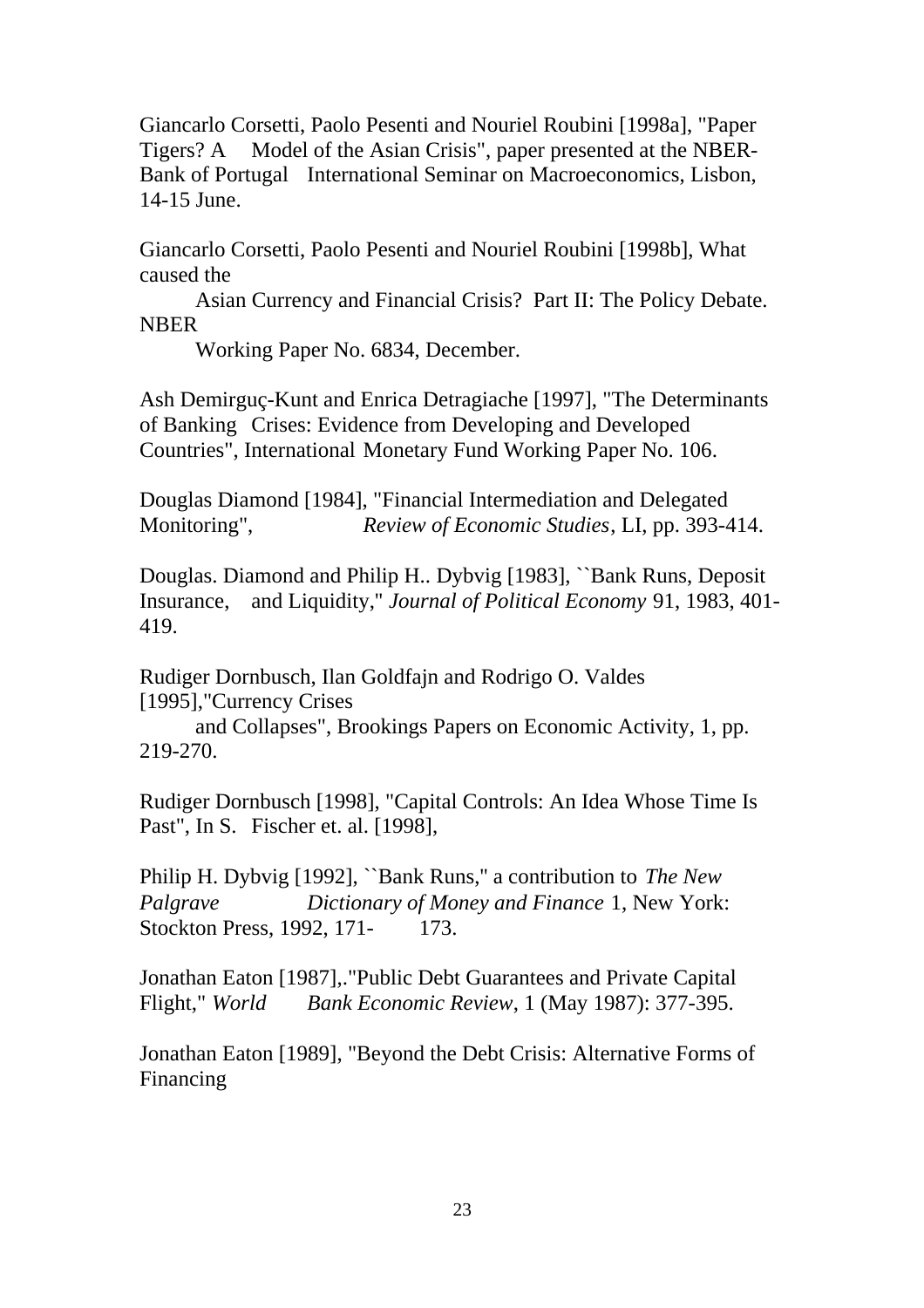Growth: Comment," Dealing with the Debt Crisis: A World Bank Symposium edited by Ishrat Hussein and Ishac Diwan. Washington DC: World Bank,

1989.

Barry Eichengreen and Andrew Rose [1998], "Staying Afloat When the Wind Shifts: External Factors and Emerging Markets Banking Crises", NBER Working Paper No. 6370.

Barry Eichengreen [1998], "Bailing In the Private Sector", Mimeo, September.

Barry Eichengreen and Richard Portes [1995], "Crisis? What Crisis? Orderly

 Workouts for Sovereign Debtors"(with Barry Eichengreen), CEPR, 1995, pp. i-xviii + 1-34.

Stanley Fischer [1998], "In Defense of the IMF. Specialized Tools for a Specialized Task", *Foreign Affairs*, 77(4).

Stanley Fischer et. al.[1998] "Should the IMF Pursue Capital-Account Liberalization?", Essays in International Finance, No. 207,

#### International

Finance Section, Princeton University, May.

Reuven Glick and Andrew K. Rose [1998], Contagion and trade: why are currency crises regional?", NBER Working Paper No. 6806, November.

Ilan Goldfajnn and Rodrigo O. Valdes [1997], "Capital flows and the twin crises: the role of liquidity", International Monetary Fund Working Paper 97/87, July.

Morris Goldstein [1998], "The Asian financial crisis: causes, cures and systemic

 implications", *Policy Analyses in International Economics No.55*, Washington D.C., Institute for International Economics.

Haizhou Huang and Chenggang Xu [1998], "Financial Institutions, Contagious Risks, and Financial Crises", Mimeo, London School of Economics.